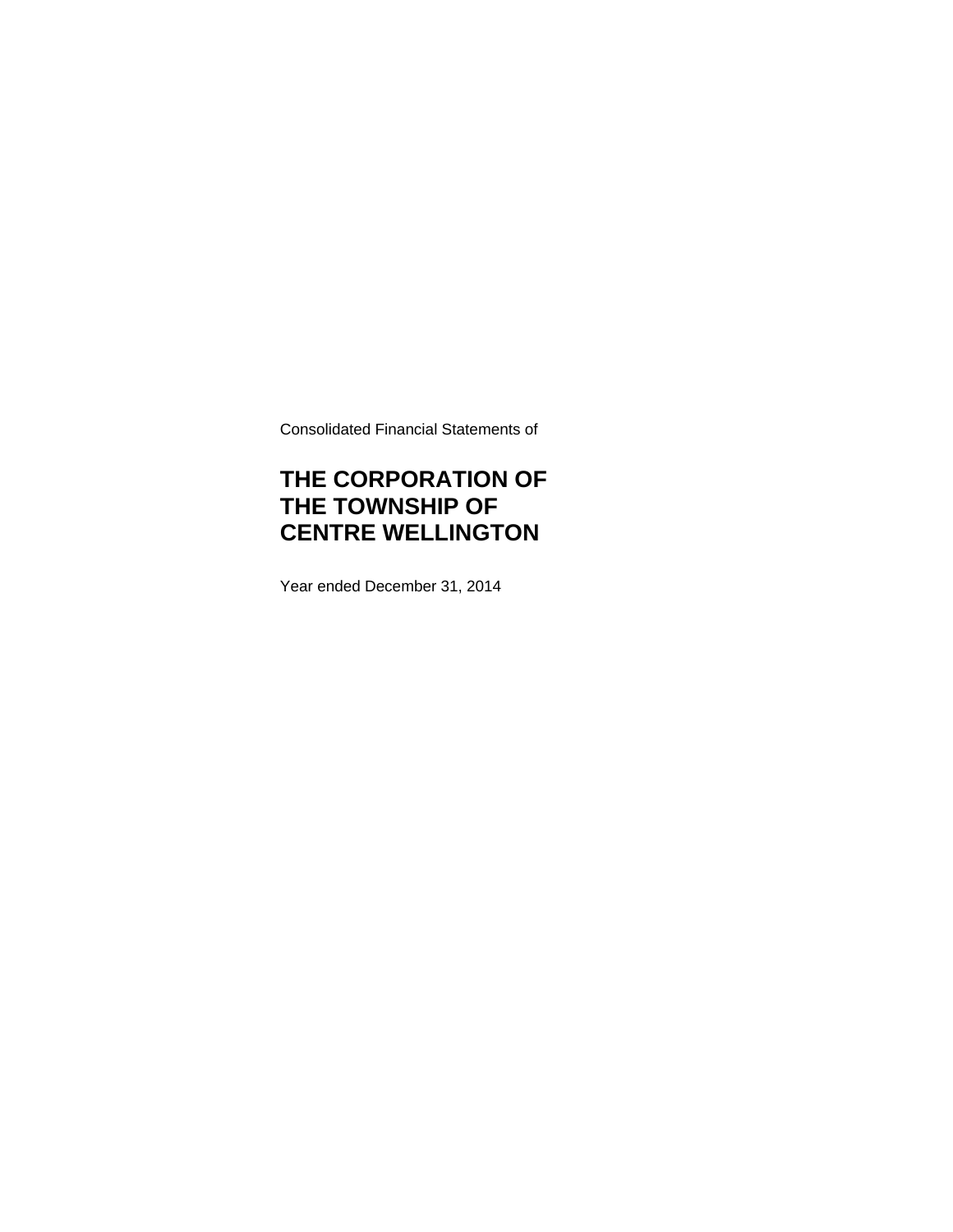## **THE CORPORATION OF THE TOWNSHIP OF CENTRE WELLINGTON Index to Financial Statements**

**For the year ended December 31, 2014** 

#### **Consolidated Financial Statements**

### **Trust Fund Financial Statements**

| Statement of Operations and Changes in Net Financial Assets 30 |  |
|----------------------------------------------------------------|--|
|                                                                |  |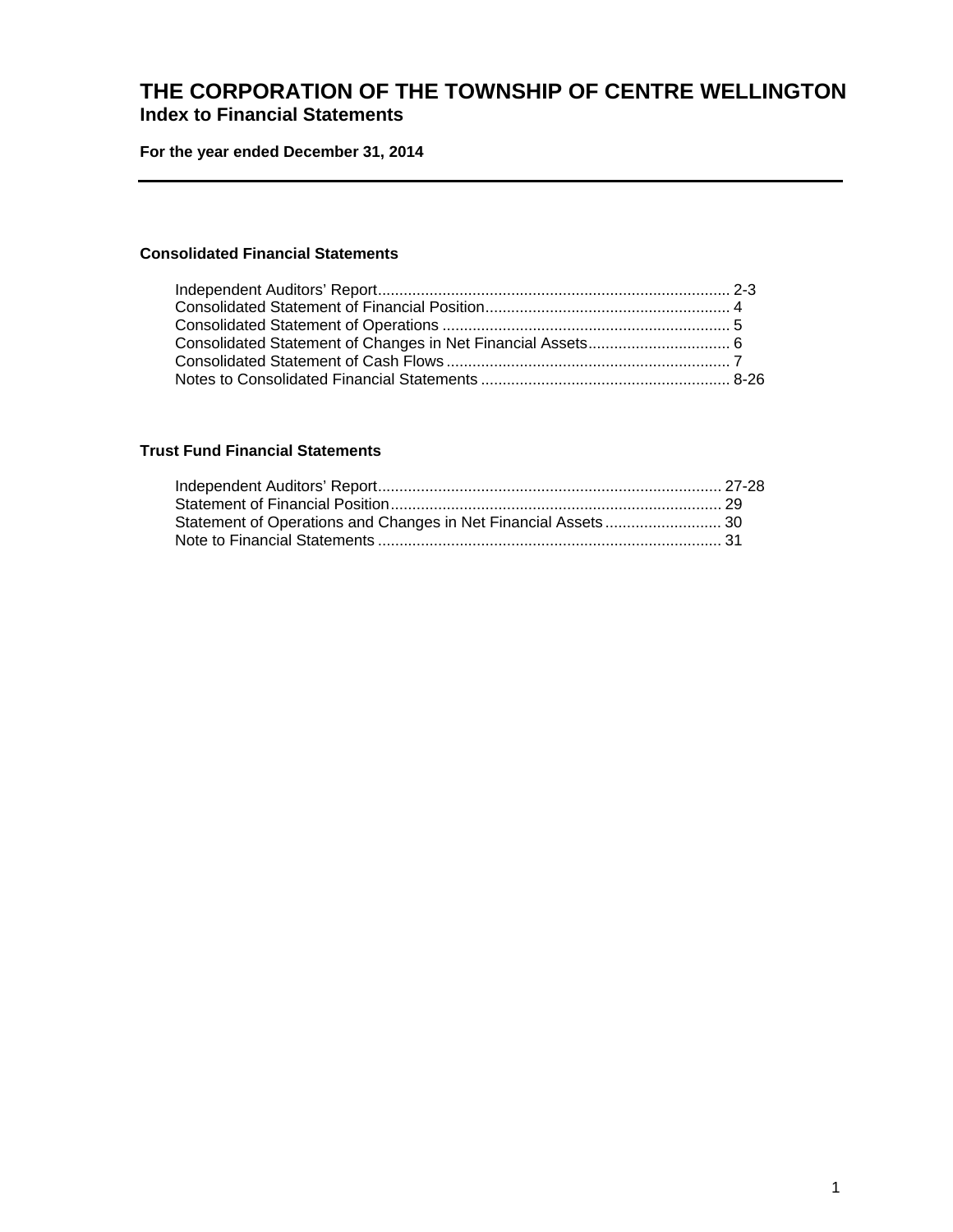

**KPMG LLP** Telephone 519-747-8800 115 King Street South, 2<sup>nd</sup> Floor Fax 519-747-8830 Waterloo ON N2J 5A3 **Internet** www.kpmg.ca

# **INDEPENDENT AUDITORS' REPORT**

To the Members of Council, Inhabitants and Ratepayers of The Corporation of the Township of Centre Wellington

We have audited the accompanying consolidated financial statements of The Corporation of the Township of Centre Wellington (''the Entity''), which comprise the statement of financial position as at December 31, 2014, and the statements of operations, changes in net financial assets, and cash flows for the year then ended, and a summary of significant accounting policies and other explanatory information.

#### Management's Responsibility for the Consolidated Financial Statements

Management is responsible for the preparation and fair presentation of these consolidated financial statements in accordance with Canadian public sector accounting standards, and for such internal control as management determines is necessary to enable the preparation of consolidated financial statements that are free from material misstatement, whether due to fraud or error.

#### Auditor's Responsibility

Our responsibility is to express an opinion on these consolidated financial statements based on our audit. We conducted our audit in accordance with Canadian generally accepted auditing standards. Those standards require that we comply with ethical requirements and plan and perform an audit to obtain reasonable assurance about whether the consolidated financial statements are free from material misstatement.

An audit involves performing procedures to obtain audit evidence about the amounts and disclosures in the consolidated financial statements. The procedures selected depend on our judgment, including the assessment of the risks of material misstatement of the consolidated financial statements, whether due to fraud or error. In making those risk assessments, we consider internal control relevant to the Entity's preparation and fair presentation of the consolidated financial statements in order to design audit procedures that are appropriate in the circumstances, but not for the purpose of expressing an opinion on the effectiveness of the Entity's internal control. An audit also includes evaluating the appropriateness of accounting policies used and the reasonableness of accounting estimates made by management, as well as evaluating the overall presentation of the consolidated financial statements.

We believe that the audit evidence we have obtained is sufficient and appropriate to provide a basis for our audit opinion.

> KPMG LLP is a Canadian limited liability partnership and a member firm of the KPMG network of independent member firms affiliated with KPMG International Cooperative ("KPMG" International"), a Swiss entity. KPMG Canada provides services to KPMG LLP.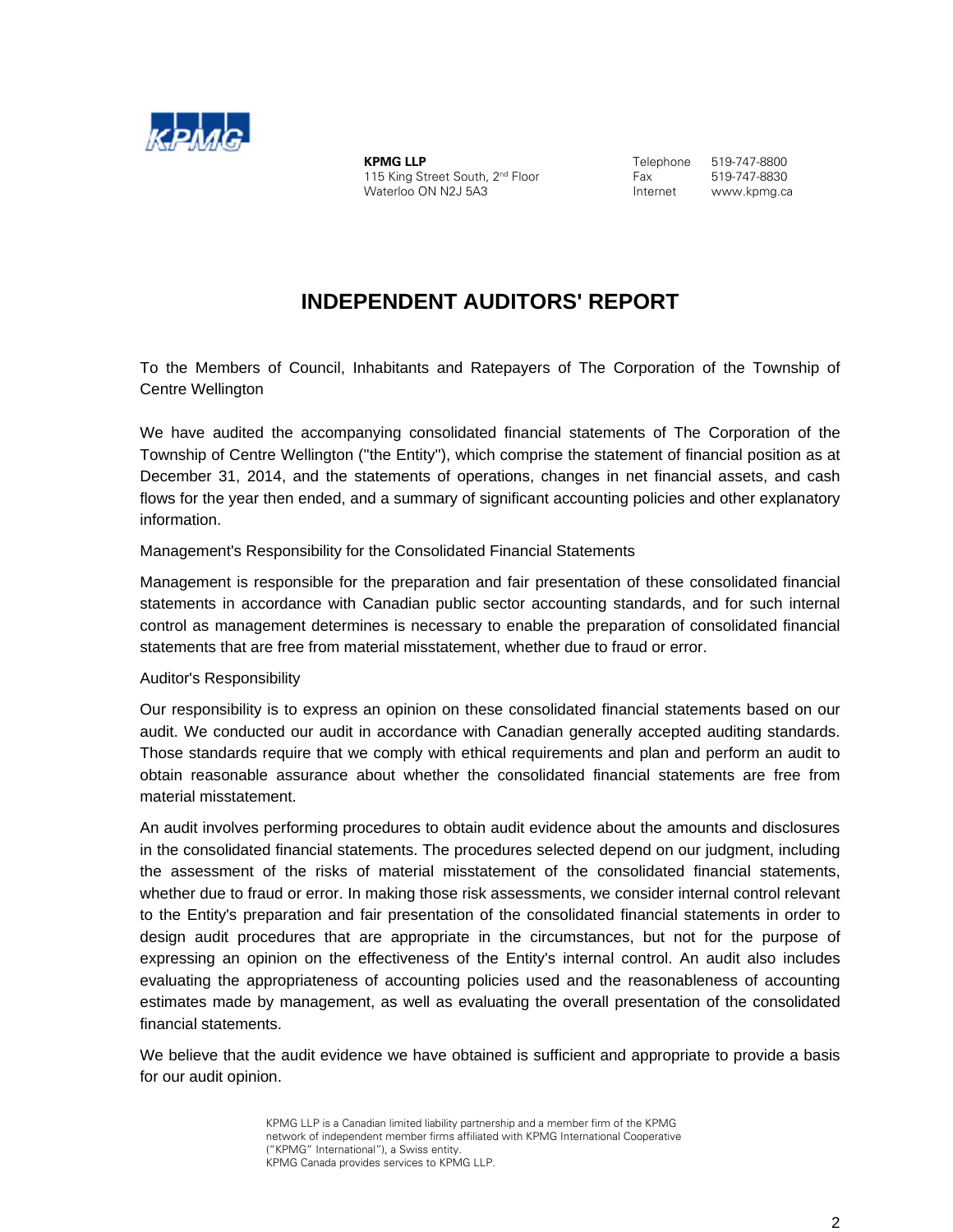

### Page 2

Opinion

In our opinion, the consolidated financial statements present fairly, in all material respects, the financial position of Corporation of the Township of Centre Wellington as at December 31, 2014, and the results of its operations changes in net financial assets and its cash flows for the year then ended in accordance with Canadian public sector accounting standards.

 $KPMG$  11P

Chartered Professional Accountants, Licensed Public Accountants

June 22, 2015 Waterloo, Canada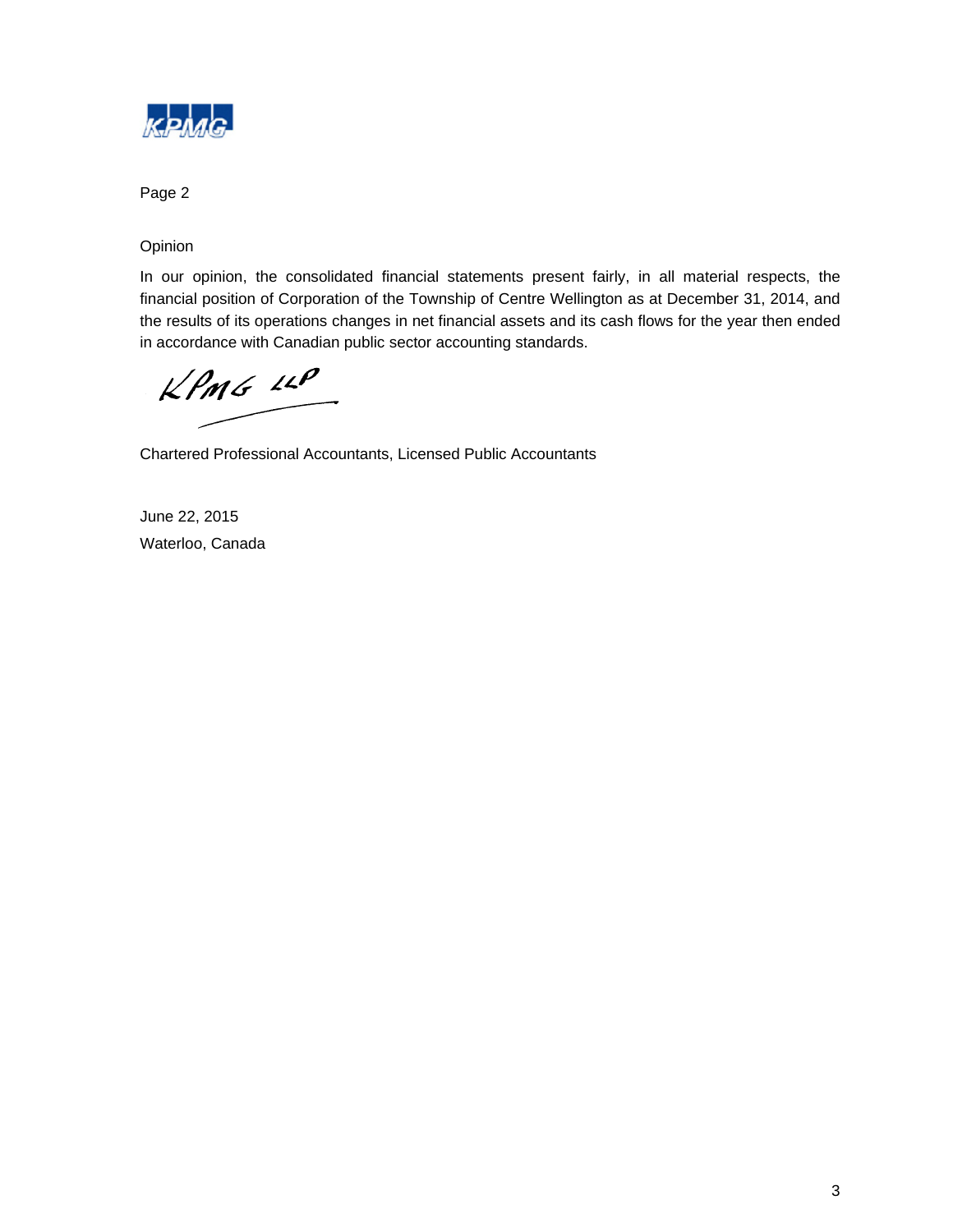Consolidated Statement of Financial Position

December 31, 2014, with comparative figures for 2013

|                                                              | 2014             | 2013             |
|--------------------------------------------------------------|------------------|------------------|
| <b>Financial Assets</b>                                      |                  |                  |
| Cash (note 4)                                                | 13,227,189<br>\$ | \$<br>11,449,227 |
| Short-term investments (note 5)                              | 23,569,231       | 20,644,991       |
| Taxes receivable                                             | 2,428,885        | 2,879,250        |
| Accounts receivable (note 6)                                 | 5,967,548        | 5,939,081        |
| Investment in Centre Wellington Energy Inc. (note 8)         | 13,572,714       | 12,988,338       |
| Investment in Centre Wellington Communications Inc. (note 8) |                  |                  |
| <b>Total financial assets</b>                                | 58,765,567       | 53,900,887       |
| <b>Financial Liabilities</b>                                 |                  |                  |
| Accounts payable and accrued liabilities                     | 3,527,385        | 6,044,647        |
| <b>Other liabilities</b>                                     | 108,465          | 107,012          |
| Deferred revenue (note 12)                                   | 9,305,015        | 8,991,268        |
| Employee future benefits (note 14)                           | 613,889          | 510,077          |
| Net long-term liabilities (note 7)                           | 29,198,109       | 20,400,696       |
| <b>Total financial liabilities</b>                           | 42,752,863       | 36,053,700       |
| Net financial assets                                         | 16,012,704       | 17,847,187       |
| <b>Non-Financial Assets</b>                                  |                  |                  |
| Tangible capital assets (note 13)                            | 202,374,018      | 196,947,328      |
| Inventories of supplies                                      | 107,464          | 59,474           |
| Prepaid expenses                                             | 15,751           | 11,640           |
|                                                              | 202,497,233      | 197,018,442      |
| Contingencies and commitments (note 3)                       |                  |                  |
| Accumulated surplus (note 15)                                | \$218,509,937    | \$214,865,629    |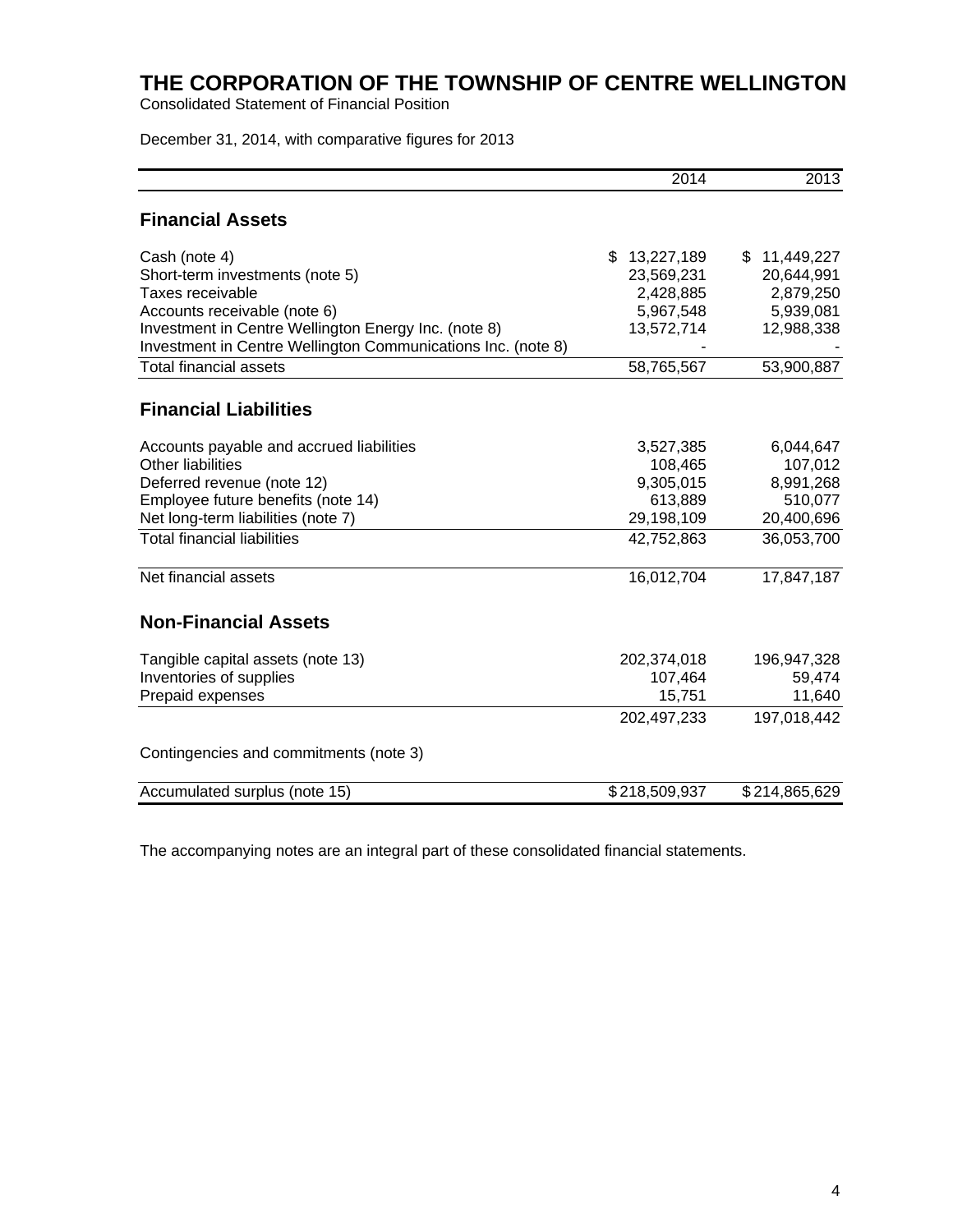Consolidated Statement of Operations

| Year ended December 31, 2014, with comparative figures for 2013 |  |  |  |  |  |  |
|-----------------------------------------------------------------|--|--|--|--|--|--|
|-----------------------------------------------------------------|--|--|--|--|--|--|

|                                             | <b>Budget</b>    | Actual           | Actual           |
|---------------------------------------------|------------------|------------------|------------------|
|                                             | 2014             | 2014             | 2013             |
|                                             | (note 16)        |                  |                  |
| Revenue:                                    |                  |                  |                  |
| Net taxation                                | 11,403,302<br>\$ | 11,514,131<br>\$ | 11,100,296<br>\$ |
| Government transfers:                       |                  |                  |                  |
| Provincial                                  | 867,600          | 1,229,799        | 1,026,335        |
| Federal                                     | 1,773,000        | 1,572,900        | 1,378,396        |
| Municipal                                   | 331,000          | 609,646          | 521,184          |
| Development charges earned                  | 2,335,466        | 2,617,815        | 2,545,711        |
| Licenses and permits                        | 856,200          | 841,720          | 926,129          |
| Fees, rents and concessions                 | 9,838,682        | 10,112,275       | 9,892,650        |
| Penalties and interest on taxes             | 340,000          | 366,074          | 370,668          |
| Interest, donations and other               | 1,134,400        | 1,393,593        | 1,376,837        |
| Equity earnings from Centre Wellington      |                  |                  |                  |
| Energy Inc. (note 8)                        |                  | 584,376          | 327,524          |
| Equity loss from Centre Wellington          |                  |                  |                  |
| Communications Inc. (note 8)                |                  |                  | (1)              |
| Developer contributions                     | 853,000          | 585,247          | 763,898          |
| Gaming revenue (note 11)                    | 2,150,000        | 2,024,420        | 2,081,222        |
| Loss on disposal of tangible capital assets |                  | (259, 117)       | (1,729,683)      |
| Total revenue                               | 31,882,650       | 33,192,879       | 30,581,166       |
|                                             |                  |                  |                  |
| Expenses:                                   |                  |                  |                  |
| General government                          | 2,727,340        | 2,943,959        | 3,041,698        |
| Protection to persons and property          | 2,286,690        | 2,703,699        | 2,427,224        |
| <b>Transportation services</b>              | 4,391,266        | 9,296,241        | 9,126,762        |
| <b>Environmental services</b>               | 5,629,165        | 7,835,451        | 7,355,813        |
| <b>Health services</b>                      | 186,525          | 202,045          | 170,229          |
| Social and family services                  | 431,360          | 480,245          | 448,747          |
| Recreation and cultural services            | 4,520,674        | 5,183,443        | 4,966,353        |
| Planning and development                    | 926,031          | 903,488          | 839,569          |
| <b>Total expenses</b>                       | 21,099,051       | 29,548,571       | 28,376,395       |
| Annual surplus                              | 10,783,599       | 3,644,308        | 2,204,771        |
| Accumulated surplus, beginning of year      | 214,865,629      | 214,865,629      | 212,660,858      |
| Accumulated surplus, end of year            | \$225,649,228    | \$218,509,937    | \$214,865,629    |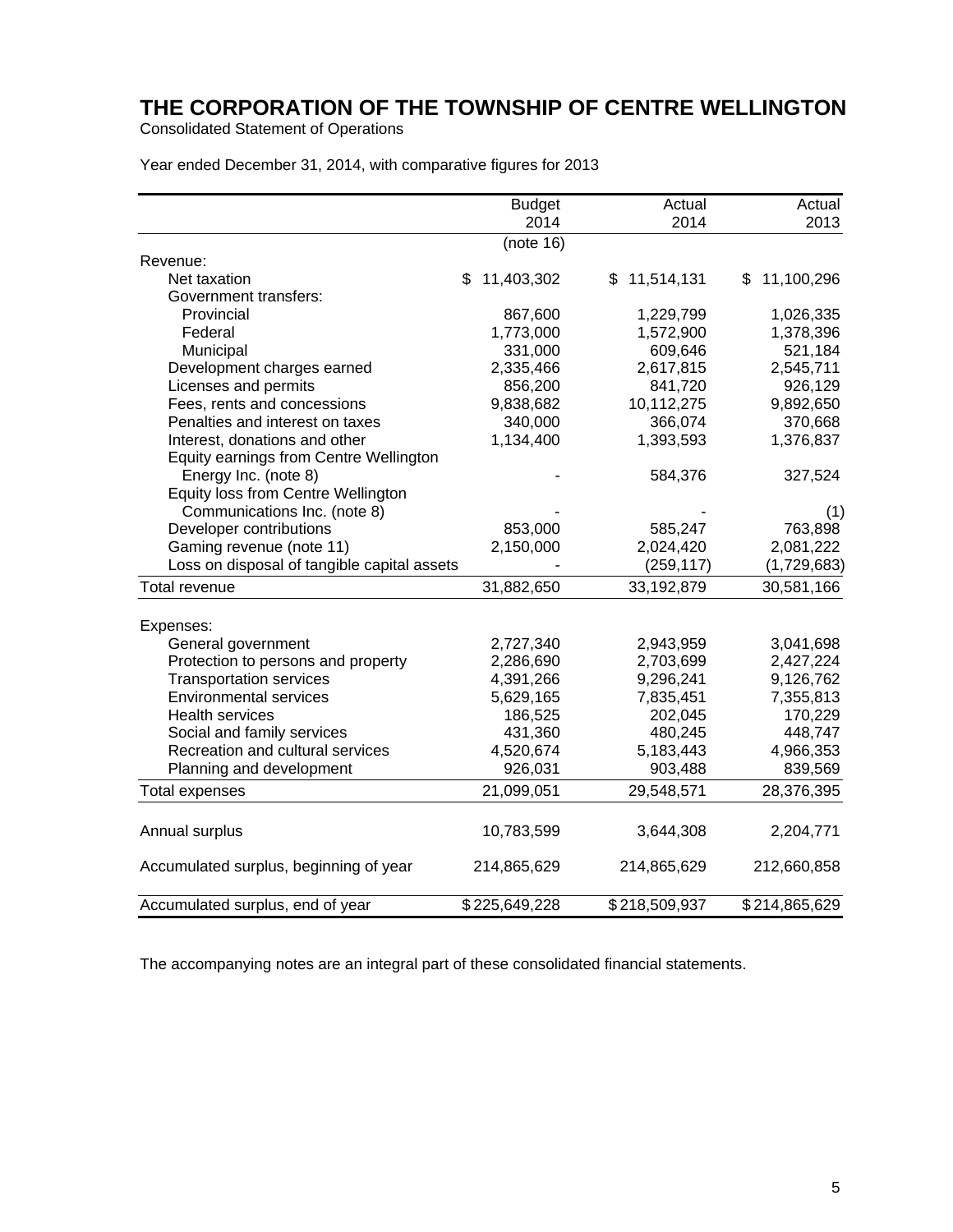Consolidated Statement of Changes in Net Financial Assets

Year ended December 31, 2014, with comparative figures for 2013

|                                                                                | <b>Budget</b>    | 2014                      | 2013                        |
|--------------------------------------------------------------------------------|------------------|---------------------------|-----------------------------|
|                                                                                | (note 16)        |                           |                             |
| Annual surplus                                                                 | \$<br>10,783,599 | \$<br>3,644,308           | \$<br>2,204,771             |
| Acquisition of tangible capital assets, including                              |                  |                           |                             |
| contributed tangible capital assets<br>Amortization of tangible capital assets | (12,601,890)     | (12,994,189)<br>7,253,837 | (20, 841, 375)<br>7,052,452 |
|                                                                                |                  |                           |                             |
| Loss on disposal of tangible capital assets                                    |                  | 259,117                   | 1,729,683                   |
| Proceeds on sale of tangible capital assets                                    |                  | 54,545                    | 108,733                     |
|                                                                                | (1,818,291)      | (1,782,382)               | (9,745,736)                 |
| Acquisition of inventories of supplies                                         |                  | (107, 464)                | (59, 474)                   |
| Acquisition of prepaid expenses                                                |                  | (15, 751)                 | (11, 640)                   |
| Consumption of inventories of supplies                                         |                  | 59,474                    | 56,648                      |
| Use of prepaid expenses                                                        |                  | 11,640                    | 11,507                      |
| Change in net financial assets                                                 | (1,818,291)      | (1,834,483)               | (9,748,695)                 |
| Net financial assets, beginning of year                                        | 17,847,187       | 17,847,187                | 27,595,882                  |
| Net financial assets, end of year                                              | \$<br>16,028,896 | \$<br>16,012,704          | \$<br>17,847,187            |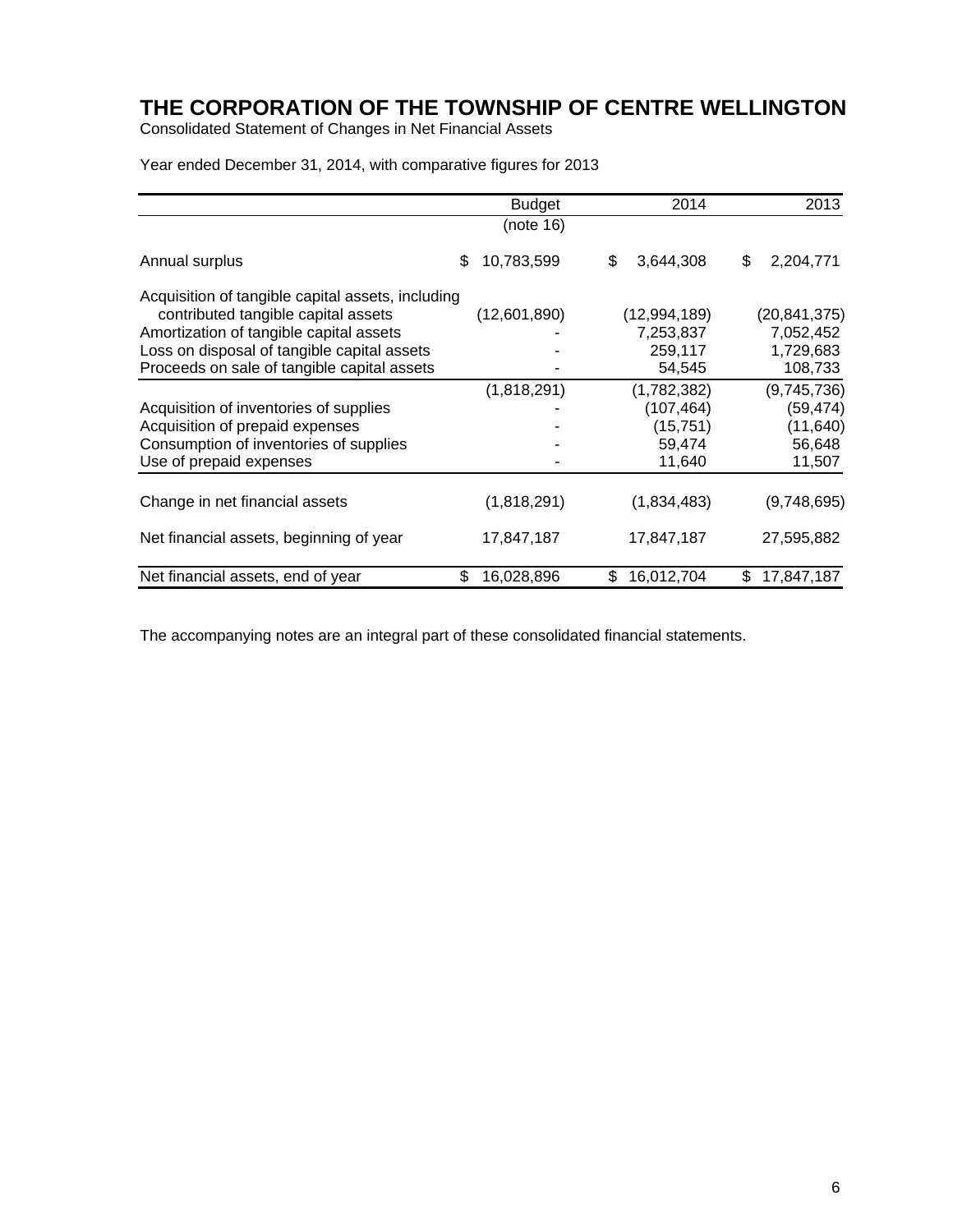Consolidated Statement of Cash Flows

Year ended December 31, 2014, with comparative figures for 2013

|                                                        | 2014             | 2013             |
|--------------------------------------------------------|------------------|------------------|
| Cash provided by (used in):                            |                  |                  |
| Operating activities:                                  |                  |                  |
| Annual surplus                                         | \$<br>3,644,308  | \$<br>2,204,771  |
| Items not involving cash:                              |                  |                  |
| Amortization                                           | 7,253,837        | 7,052,452        |
| Loss on sale of tangible capital assets                | 259,117          | 1,729,683        |
| Change in employee benefits and other liabilities      | 103,812          | 24,626           |
| Equity earnings from Centre Wellington Energy Inc.     | (584, 376)       | (327, 524)       |
| Equity loss from Centre Wellington Communications Inc. |                  |                  |
| Contributed tangible capital assets                    |                  | (333, 672)       |
| Change in non-cash assets and liabilities:             |                  |                  |
| Taxes receivable                                       | 450,365          | (532, 392)       |
| Accounts receivable                                    | (28, 467)        | (686, 145)       |
| Inventories of supplies                                | (47,990)         | (2,826)          |
| Prepaid expenses                                       | (4, 111)         | (133)            |
| Accounts payable and accrued liabilities               | (2,517,262)      | 1,784,581        |
| Other liabilities                                      | 1,453            | 1,332            |
| Deferred revenue                                       | 313,747          | (1, 195, 461)    |
| Net change in cash from operating activities           | 8,844,433        | 9,719,293        |
| Capital activities:                                    |                  |                  |
| Proceeds on sale of tangible capital assets            | 54,545           | 108,733          |
| Cash used to acquire tangible capital assets           | (12, 994, 189)   | (20, 507, 703)   |
| Net change in cash from capital activities             | (12, 939, 644)   | (20, 398, 970)   |
| Investing activities:                                  |                  |                  |
| Purchase of short-term investments                     | (12, 270, 966)   | (20, 644, 991)   |
| Redemption of short-term investments                   | 9,346,726        | 17,300,937       |
| Net change in cash from investing activities           | (2,924,240)      | (3,344,054)      |
|                                                        |                  |                  |
| Financing activities:                                  |                  |                  |
| Long-term debt repaid                                  | (1,202,587)      | (1, 237, 375)    |
| Long-term debt issued                                  | 10,000,000       | 66,149           |
| Net change in cash from financing activities           | 8,797,413        | (1, 171, 226)    |
| Net change in cash position during the year            | 1,777,962        | (15, 194, 957)   |
| Cash position, beginning of year                       | 11,449,227       | 26,644,184       |
| Cash position, end of year                             | \$<br>13,227,189 | \$<br>11,449,227 |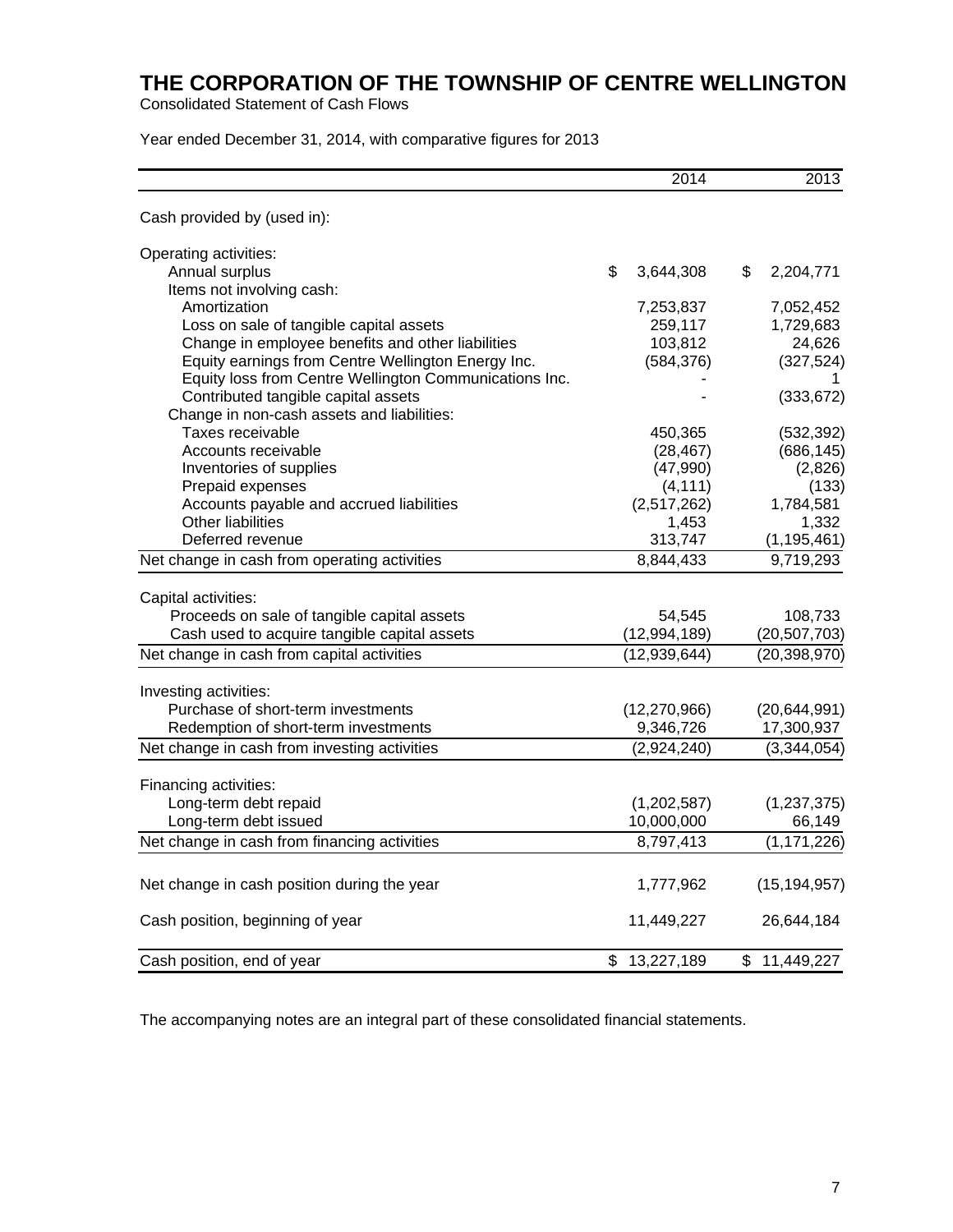Notes to Consolidated Financial Statements

Year ended December 31, 2014

#### **1. Accounting policies:**

The consolidated financial statements of The Corporation of the Township of Centre Wellington ("the Township") are prepared by management in accordance with Canadian public sector accounting standards for governments as recommended by the Public Sector Accounting Board ("PSAB") of the Chartered Professional Accountants of Canada. Significant accounting policies adopted by the Township are as follows:

- (a) Basis of consolidation:
	- (i) Consolidated entities:

These consolidated statements reflect the assets, liabilities, revenues and expenses of the reporting entity. The reporting entity is comprised of all organizations, committees and local boards accountable for the administration of their financial affairs and resources to the Township and which are owned or controlled by the Township except for the Township's government business enterprises which are accounted for on the modified equity basis of accounting.

These entities and organizations include:

- Fergus Business Improvement Area Board
- Elora Business Improvement Area Board

Inter-organizational transactions and balances between these entities have been eliminated.

(ii) Investment in Government Business Enterprises:

The Township's investments in Centre Wellington Energy Inc. and Centre Wellington Communications Inc. are accounted for on a modified equity basis, consistent with Canadian public sector accounting standards as recommended by PSAB for investments in government business enterprises. Under the modified equity basis, Centre Wellington Energy Inc.'s and Centre Wellington Communications Inc.'s accounting policies are not adjusted to conform to those of the municipality and inter-organizational transactions and balances are not eliminated. The Township recognizes its equity interest in the annual income or loss of Centre Wellington Energy Inc. and Centre Wellington Communications Inc. in its consolidated statement of operations with a corresponding increase or decrease in its investment asset account. Any dividends that the Township may receive from Centre Wellington Energy Inc. or Centre Wellington Communications Inc. will be reflected as reductions in the investment asset account.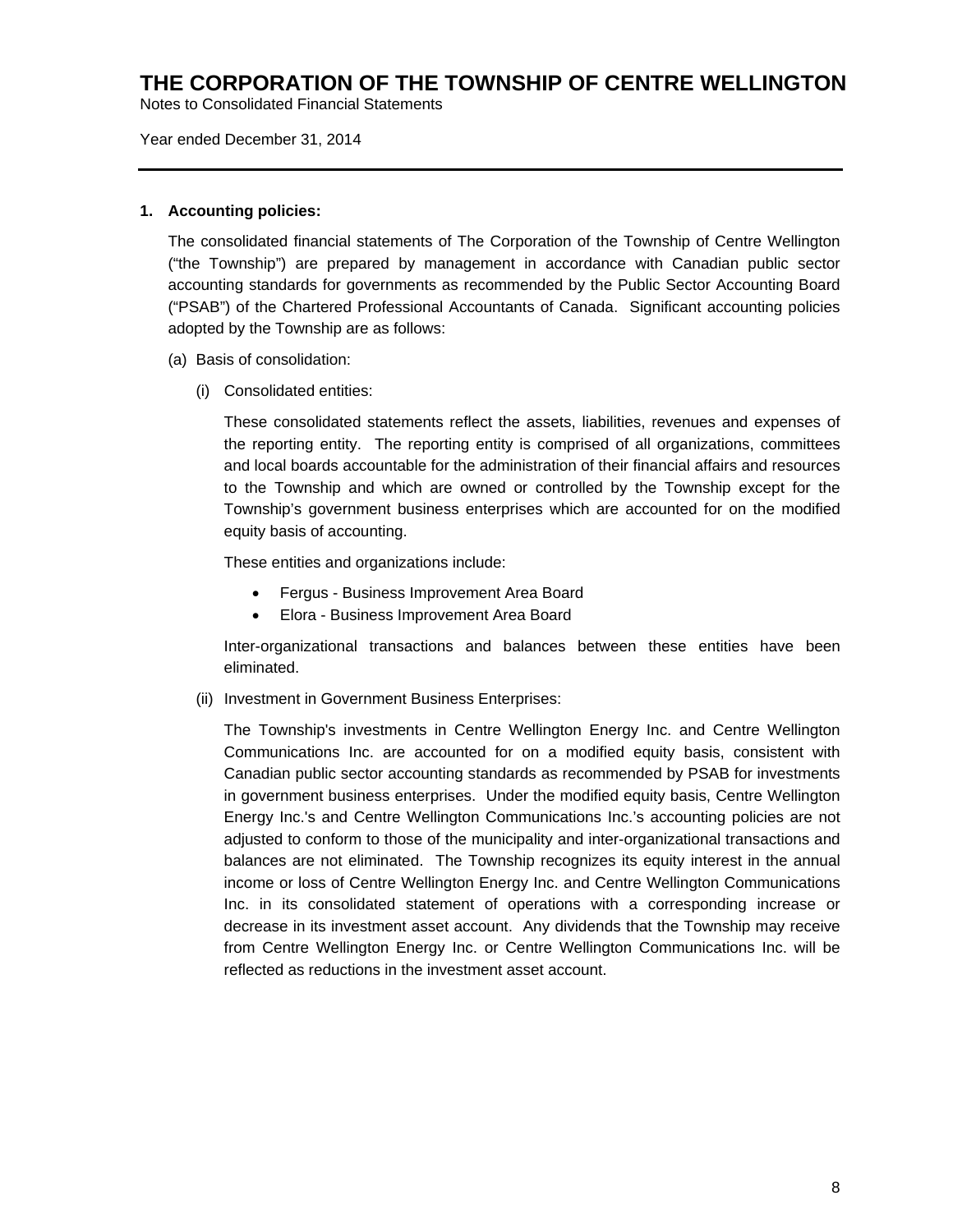Notes to Consolidated Financial Statements, continued

#### Year ended December 31, 2014

#### **1. Accounting policies (continued):**

- (a) Basis of consolidation (continued):
	- (iii) Accounting for county and school board transactions:

The taxation, other revenues, expenditures, assets and liabilities with respect to the operations of the school boards, and the County of Wellington are not reflected in these consolidated financial statements.

(iv) Trust funds:

Trust funds and their related operations administered by the Township are not consolidated, but are reported separately on the trust funds statement of operations and financial position.

(b) Basis of accounting:

The Township follows the accrual method of accounting for revenues and expenses. Revenues are normally recognized in the year in which they are earned and measurable. Expenses are recognized as they are incurred and measurable as a result of receipt of goods or services and/or the creation of a legal obligation to pay. Property tax revenue is recognized on the accrual basis using the approved mill rates and the anticipated assessment related to the current year.

(c) Deferred revenue:

In accordance with PSAB requirements obligatory reserve funds are reported as a component of deferred revenue. The Township has obligatory development charge reserve funds in the amount of \$5,817,647 (2013 - \$5,596,974). These funds have been set aside, as required by the Development Charges Act, to finance a portion of the cost of growthrelated projects. Revenue recognition occurs after the funds have been collected and when the Township has incurred the expenditures for the capital works for which the development charges were raised.

Unexpended funds of \$38,418 (2013 - \$64,864) received by the Township subject to a Municipal Funding Agreement for the Transfer of Federal Gas Tax Revenues Under the New Deal for Cities and Communities are reported as deferred revenue and will be recognized as revenue in the fiscal year in which the eligible expenditures are incurred.

(d) Government transfers:

Government transfers received relate to social services, general government activities and various capital projects. Transfers are recognized in the consolidated financial statements as revenues in the period in which events giving rise to the transfer occur, providing the transfers are authorized, any eligibility criteria have been met, and reasonable estimates of the amounts can be made.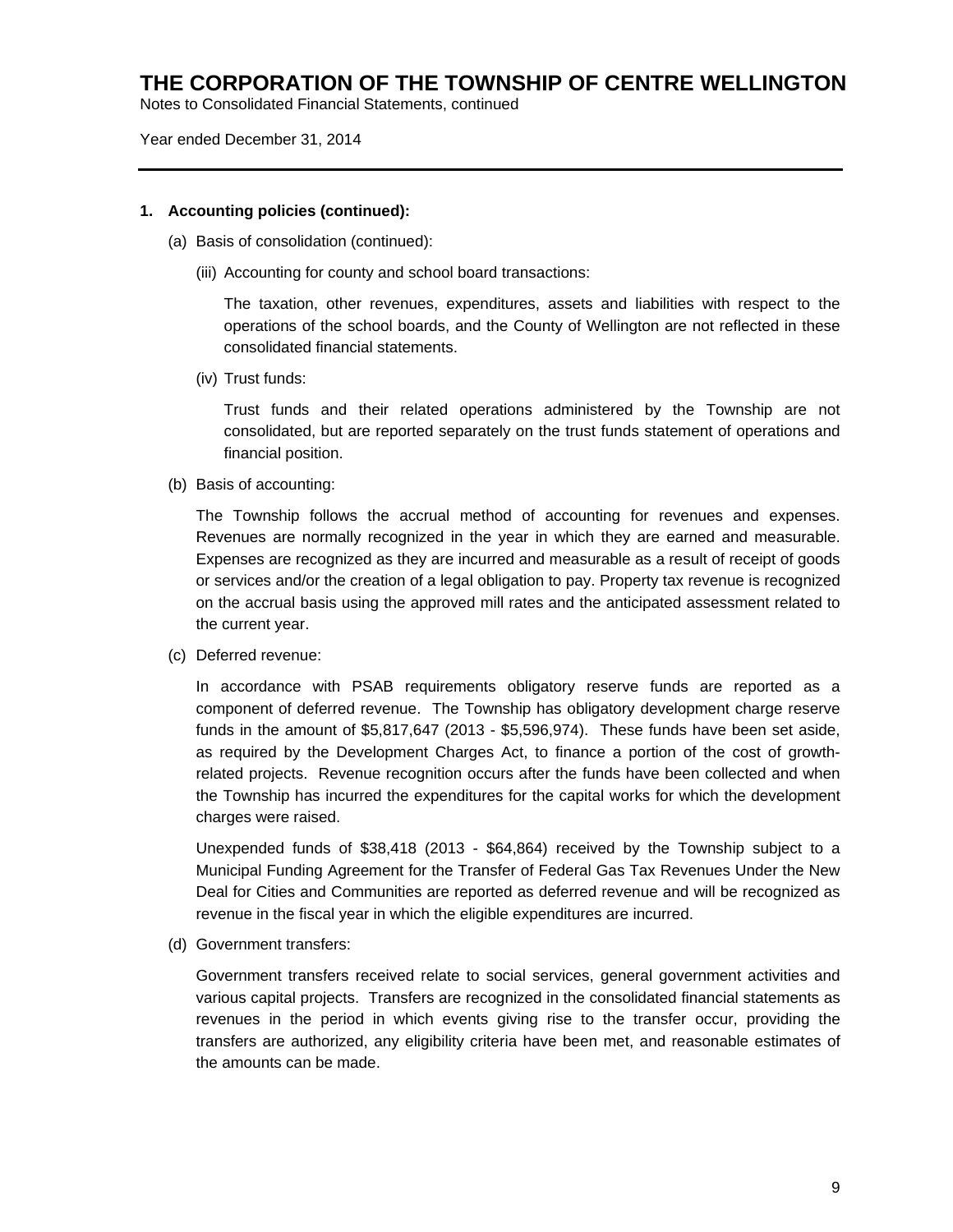Notes to Consolidated Financial Statements, continued

Year ended December 31, 2014

#### **1. Accounting policies (continued):**

(e) Non-financial assets:

Non-financial assets are not available to discharge existing liabilities and are held for use in the provision of services. They have useful lives extending beyond the current year and are not intended for sale in the ordinary course of operations.

(i) Tangible capital assets

Tangible capital assets are recorded at cost which includes amounts that are directly attributable to acquisition, construction, development or betterment of the asset. The cost is amortized on a straight-line basis over their estimated useful lives as follows:

| Asset                               | Useful Life - Years        |
|-------------------------------------|----------------------------|
|                                     |                            |
| Land                                | N/A                        |
| Land improvements                   | 60<br>20<br>$\blacksquare$ |
| <b>Buildings</b>                    | -50<br>5 -                 |
| Vehicles                            | - 20<br>6 -                |
| Equipment                           | $3 -$<br>15                |
| Water and wastewater infrastructure | 80<br>20<br>$\sim$         |
| Road and structure infrastructure   | 20<br>50<br>$\sim$         |

No amortization is charged in the year of acquisition. In the year of disposal, a full year of amortization is charged. Assets under construction are not amortized until the asset is available for productive use.

(ii) Contributions of tangible capital assets

Tangible capital assets received as contributions are recorded at their fair value at the date of receipt and also are recorded as revenue.

(iii) Works of art and cultural and historic assets

Works of art and cultural and historic assets are not recorded as assets in these consolidated financial statements.

(iv) Interest capitalization

The Township does not capitalize interest costs associated with the acquisition or construction of a tangible capital asset.

(v) Leased tangible capital assets

Leases which transfer substantially all of the benefits and risks incidental to ownership of property are accounted for as leased tangible capital assets. All other leases are accounted for as operating leases and the related payments are charged to expenses as incurred.

(vi) Inventories of supplies

Inventories of supplies held for consumption are recorded at the lower of cost and replacement cost.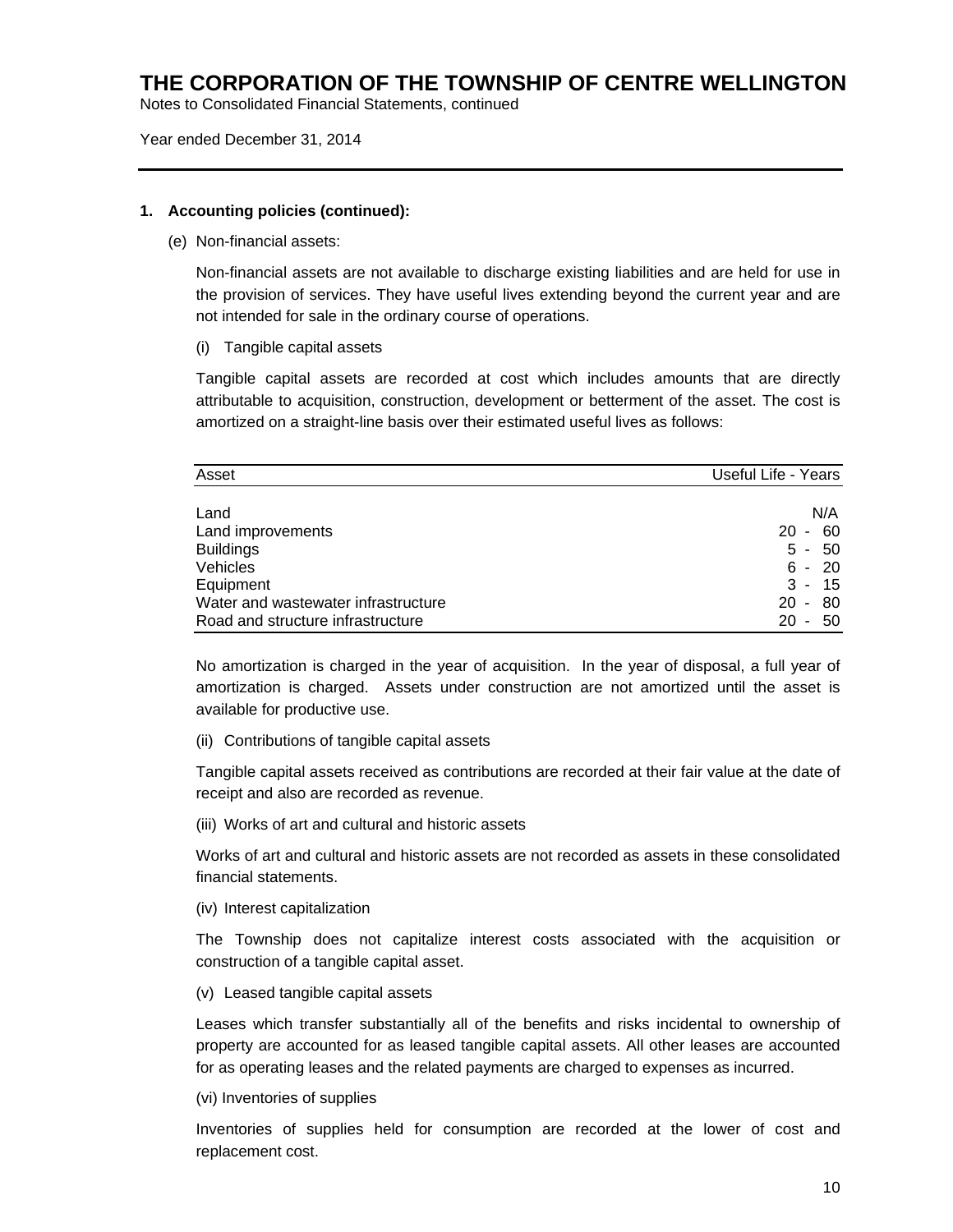Notes to Consolidated Financial Statements, continued

#### Year ended December 31, 2014

#### **1. Accounting policies (continued):**

(f) Use of estimates:

The preparation of consolidated financial statements requires management to make estimates and assumptions that affect the reported amounts of assets and liabilities, and disclosure of contingent assets and liabilities at the date of the financial statements, and the reported amounts of revenues and expenses during the period. Significant estimates include assumptions used in estimating provisions for accrued liabilities, actuarial valuations of employee future benefits and the historical cost and useful lives of tangible capital assets.

Actual results could differ from these estimates.

(g) Employee future benefits:

(i) The Township provides certain employee benefits which will require funding in future periods. These benefits include sick leave, benefits under the Workplace Safety and Insurance Board ("WSIB") Act, and life insurance, extended health and dental benefits for early retirees.

The costs of benefits under the WSIB Act and life insurance, extended health and dental benefits are actuarially determined using management's best estimate of salary escalation, insurance and health care cost trends, long-term inflation rates and discount rates.

For self-insured retirement and other employee future benefits that vest or accumulate over the periods of service provided by employees, such as retirement gratuities, compensated absences and health, dental and life insurance benefits for retirees, the cost is actuarially determined using the projected benefits method prorated on service. Under this method, the benefit costs are recognized over the expected average service life of the employee group. Any actuarial gains and losses related to the past service of employees are amortized over the expected average remaining service life of the employee group.

For those self-insured benefit obligations that arise from specific events that occur from time to time, such as obligations for workers' compensation and life insurance and health care benefits for those on disability leave, the cost is recognized immediately in the period the events occur. Any actuarial gains and losses that are related to these benefits are recognized immediately in the period they arise.

(ii) The costs of multi-employer defined contribution pension plan benefits, such as the Ontario Municipal Employees Retirement System ("OMERS") pensions, are the employer's contributions due to the plan in the period.

(h) Investment income:

Investment income is reported as revenue in the period earned. When required by the funding government or related Act, investment income earned on deferred revenue is added to the investment and forms part of the deferred revenue balance.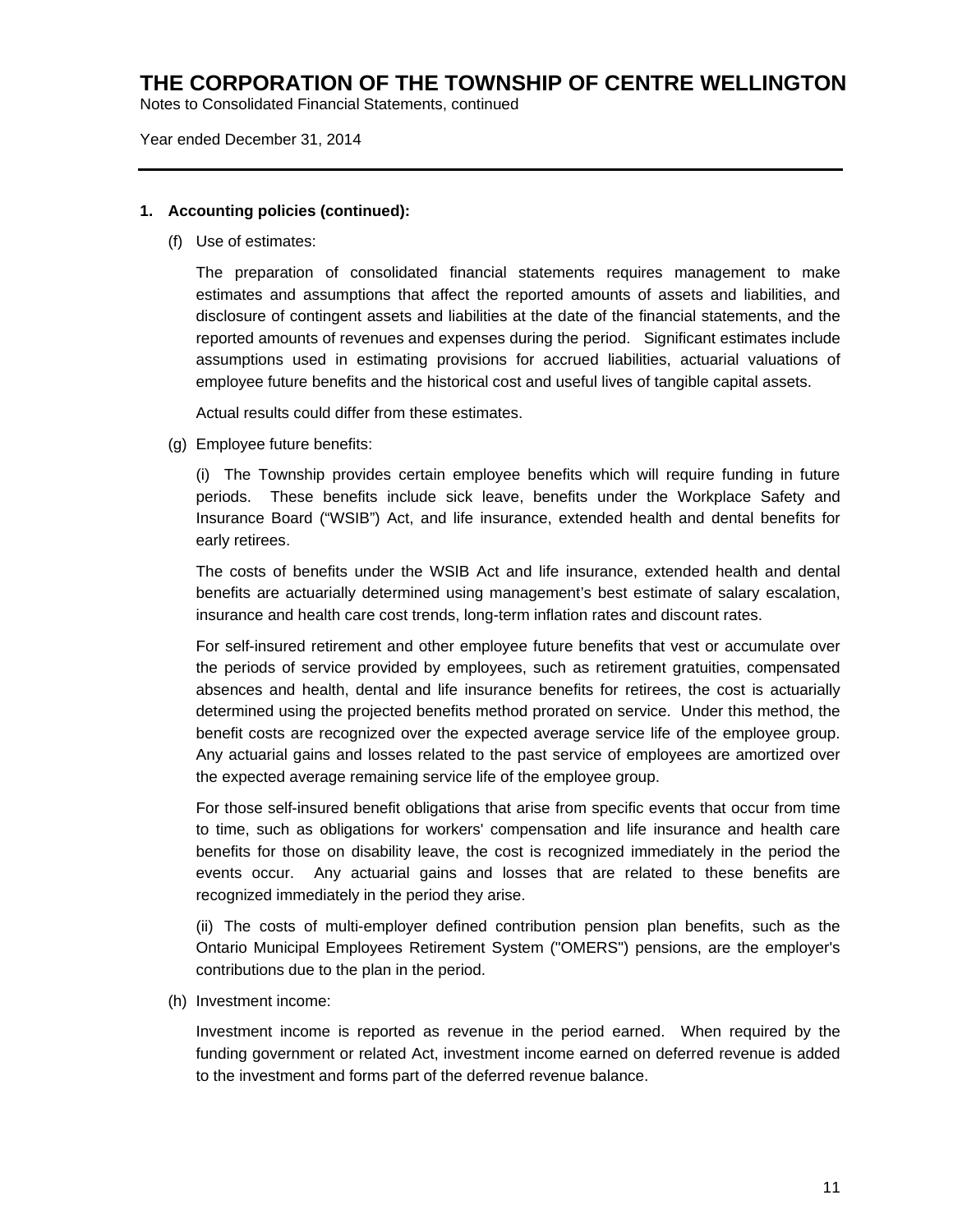Notes to Consolidated Financial Statements, continued

Year ended December 31, 2014

#### **2. Operations of School Boards and the County of Wellington:**

Further to note 1(a)(iii), the taxation and other revenues for the School Boards and the County of Wellington are comprised of the following:

| School Boards | County       |  |
|---------------|--------------|--|
| \$ 9,396,216  | \$23,591,438 |  |
|               |              |  |

#### **3. Contingencies and commitments:**

- (a) The Township is contingently liable for long-term liabilities with respect to tile drainage loans and for those for which the responsibility for payment of principal and interest has been assumed by school boards and the County of Wellington.
- (b) Minimum annual lease payments:

The Township rents premises with minimum annual lease payments as follows:

 (c) From time to time, the Township is subject to claims and other lawsuits that arise in the ordinary course of business, some of which may seek damages in substantial amounts. These claims may be covered by the Township's insurance up to a maximum of \$15,000,000 per occurrence. Liability for these claims and lawsuits are recorded to the extent that the probability of a loss is likely and it is estimable.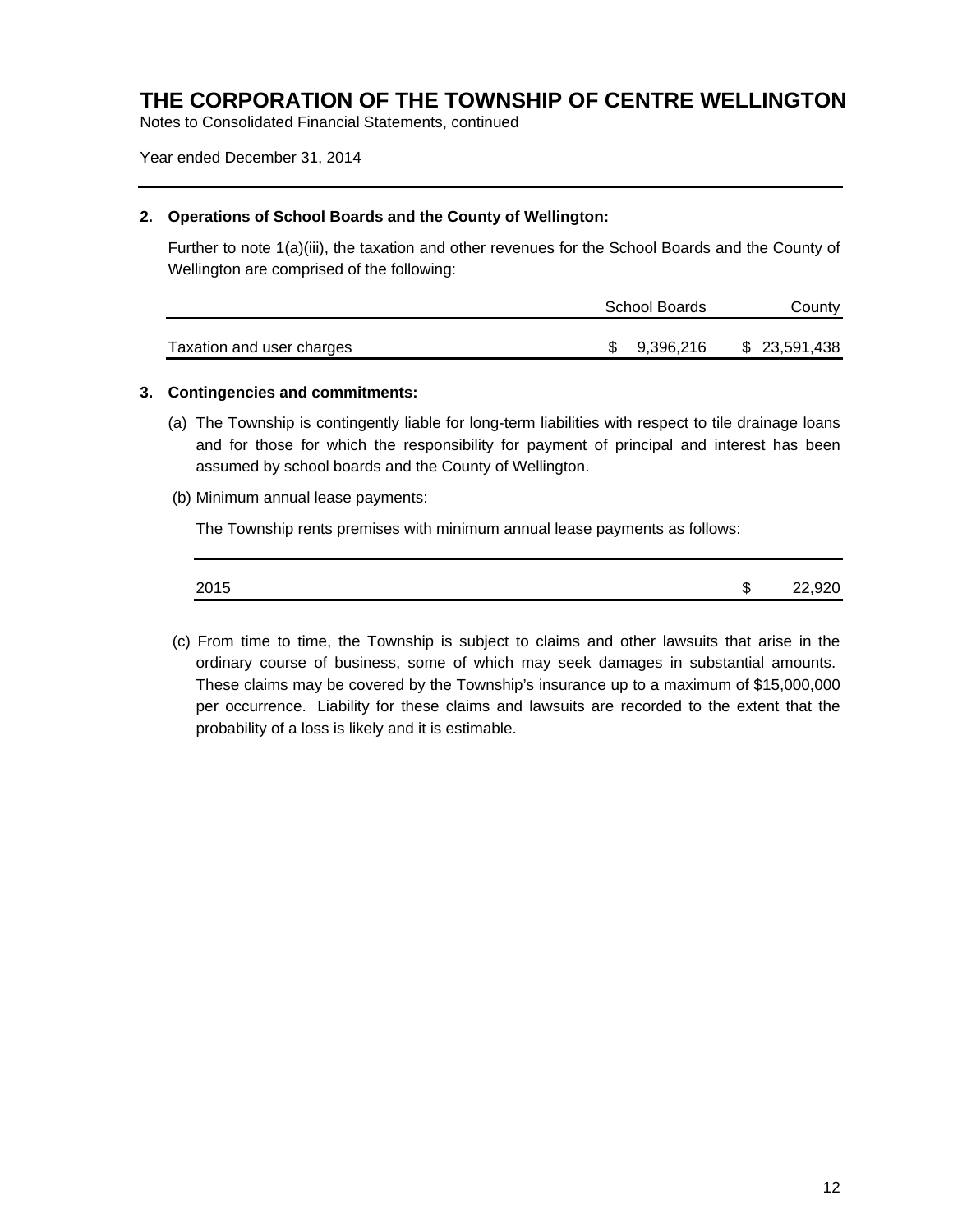Notes to Consolidated Financial Statements, continued

Year ended December 31, 2014

#### **4. Cash:**

At December 31, 2014, the Township had undrawn capacity under a credit facility of \$7,000,000. Interest on the credit facility is at prime less 0.25%.

#### **5. Short-term investments:**

Short-term investments consist of the following:

|                                                                                  | 2014               | 2013                |
|----------------------------------------------------------------------------------|--------------------|---------------------|
| Guaranteed investment certificates held at a credit union<br>Credit union shares | \$23,569,206<br>25 | \$ 20.644.966<br>25 |
|                                                                                  | \$23,569,231       | \$ 20,644,991       |

The guaranteed investment certificates held at a credit union earn interest at rates ranging from 2% to 2.2% (2013 - 2.05% to 2.2%) and mature in April 2015 and November 2015 respectively. The short-term investment balance includes accrued interest earned on the guaranteed investment certificates of \$84,385 (2013 - \$103,665).

#### **6. Accounts receivable:**

Accounts receivable includes an amount owing from Centre Wellington Community Medical Offices, a related party. The Township and Centre Wellington Community Medical Offices are related parties as the Township has the ability to appoint 2 of the 5 members of the Board of Directors. The loans and related interest charged are in the normal course of operations and are measured at the exchange amount, being the amounts agreed to by the related parties. Interest earned on the loans during the year was \$42,274 (2013 - \$44,943).

The Township entered into an agreement with Centre Wellington Community Medical Offices in 2005 to provide a loan to a maximum of \$1,700,000. 75% of the draws (Part B) bear interest at a rate of 5%. Repayment is due in monthly blended payments of \$8,091 and is due November 2025. The remaining 25% of the draws (Part A) are non-interest bearing, and principal repayments are due in equal monthly installments over five years, with the first payment due following repayment of Part B.

|                                                      |     | 2014               |   | 2013               |
|------------------------------------------------------|-----|--------------------|---|--------------------|
| Loan receivable – Part A<br>Loan receivable - Part B |     | 409.046<br>815,567 | S | 409.046<br>870,387 |
|                                                      | \$. | 1,224,613          |   | 1,279,433          |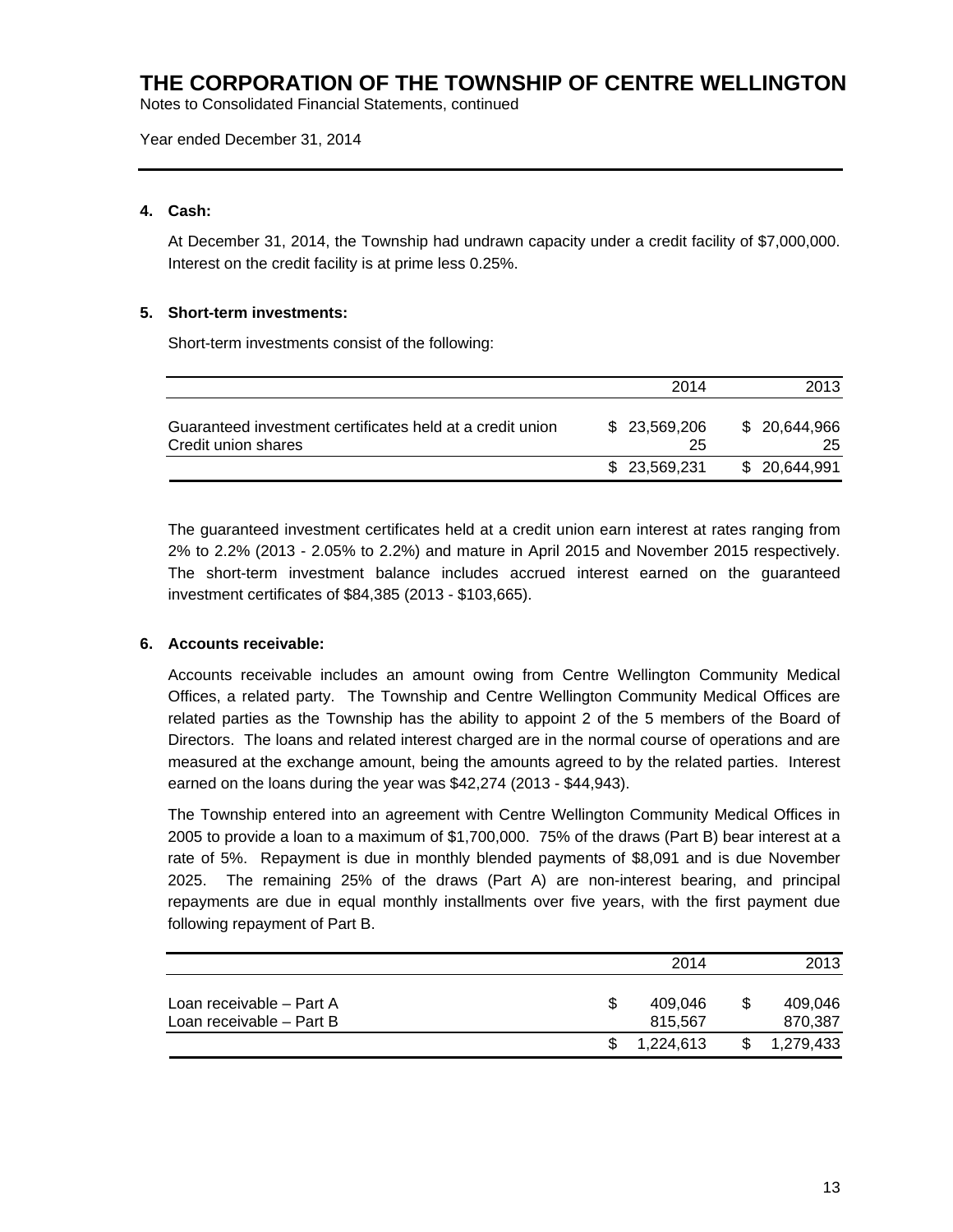Notes to Consolidated Financial Statements, continued

#### Year ended December 31, 2014

#### **7. Net long-term liabilities:**

(a) The balance of net long-term liabilities reported on the consolidated statement of financial position is made up of the following.

|                                                                                                                                                                              | 2014             | 2013              |
|------------------------------------------------------------------------------------------------------------------------------------------------------------------------------|------------------|-------------------|
| Total long-term liabilities incurred by the Township with<br>varying maturities up to 2034 and weighted average<br>interest rate of 3.23% (2013 - 3.86%)                     | 29,262,152<br>S. | \$ 20,487,349     |
| Of the long-term liabilities shown above, the<br>responsibility for payment of principal and interest<br>charges for tile drainage loans has been assumed<br>by individuals. | (64,043)         | (86,653)          |
| Net long-term liabilities at end of year                                                                                                                                     | 29,198,109       | 20,400,696<br>\$. |

(b) Principal and interest payments for the next five years and thereafter by the Township are as follows:

|                     | Principal       |    | Interest   |     | Total      |
|---------------------|-----------------|----|------------|-----|------------|
|                     |                 |    |            |     |            |
| 2015                | \$<br>1,658,004 | S  | 2,636,457  | \$  | 4,294,461  |
| 2016                | 1,598,613       |    | 2,520,098  |     | 4,118,711  |
| 2017                | 1,656,644       |    | 2,518,515  |     | 4,175,159  |
| 2018                | 1,715,558       |    | 2,515,676  |     | 4,231,234  |
| 2019                | 1,776,591       |    | 2,512,383  |     | 4,288,974  |
| 2020 and thereafter | 20,792,699      |    | 23,566,852 |     | 44,359,551 |
| Total               | 29,198,109      | S. | 36,269,981 | \$. | 65,468,090 |

- (c) The long-term liabilities in (a) issued in the name of the municipality have received approval of the Ontario Municipal Board (or approval by private legislation) for those approved on or before December 31, 1992. Those approved after January 1, 1993, have been approved by by-law. The annual principal and interest payments required to service these liabilities are within the annual debt repayment limit prescribed by the Ministry of Municipal Affairs and Housing.
- (d) Total interest on long-term liabilities, which are reported on the consolidated statement of operations, amounted to \$755,965 (2013 - \$793,188). The long-term liabilities carry interest rates ranging from 0% to 5.136%. The interest on long-term liabilities assumed by individuals for tile drainage loans is not reflected in the consolidated financial statements.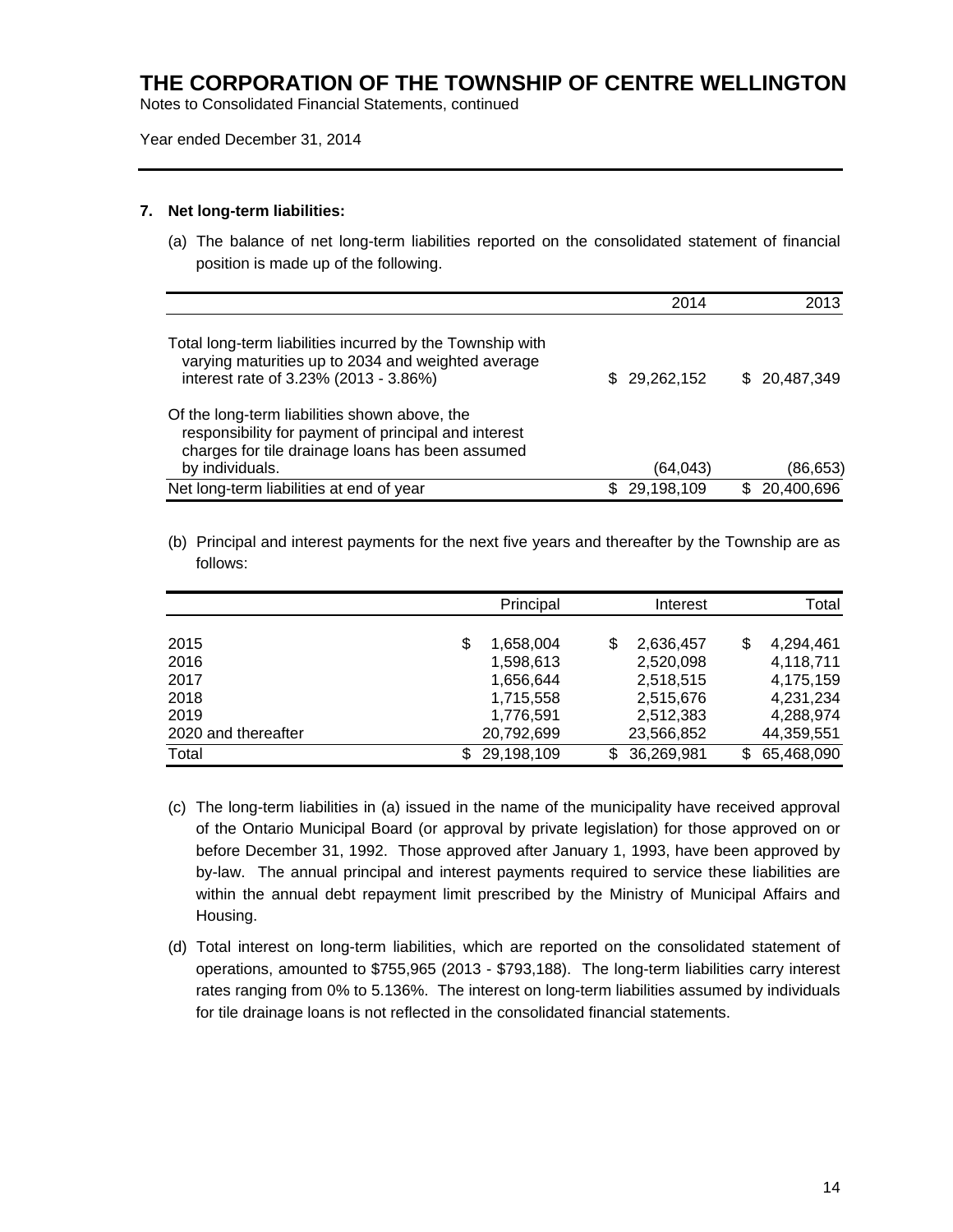Notes to Consolidated Financial Statements, continued

Year ended December 31, 2014

#### **8. Government business enterprises:**

Centre Wellington Energy Inc. is a corporation, incorporated under the laws of the Province of Ontario on December 4, 2008, providing municipal electrical distribution services. The Corporation of the Township of Centre Wellington owns 100% of the outstanding shares of Centre Wellington Energy Inc. Centre Wellington Energy Inc. owns 100% of the outstanding shares of Centre Wellington Hydro Ltd. and 100% of the outstanding shares of 2352187 Ontario Inc. Centre Wellington Hydro Ltd. commenced operations on November 1, 2000. 2352187 Ontario Inc. was incorporated December 3, 2012.

Centre Wellington Communications Inc. is a corporation, incorporated under the laws of the Province of Ontario on May 8, 2012, providing municipal high speed communications services through a fibre optic system in Centre Wellington. The Corporation of the Township of Centre Wellington owns 100% of the outstanding shares of Centre Wellington Communications Inc.

The following summarizes the financial position and operations of Centre Wellington Energy Inc. which has been reported in these consolidated financial statements using the modified equity method:

|                                                          | 2014                            | 2013                           |
|----------------------------------------------------------|---------------------------------|--------------------------------|
| Assets<br><b>Other liabilities</b>                       | 20,989,487<br>\$.<br>12,463,526 | 17,698,552<br>SS.<br>9,756,967 |
| Net assets                                               | 8.525.961                       | 7,941,585                      |
| Promissory note due to the Township of Centre Wellington | 5,046,753                       | 5,046,753                      |
| Investment in Centre Wellington Energy Inc.              | 13,572,714                      | 12,988,338                     |

|                                                                        | 2014             | 2013             |
|------------------------------------------------------------------------|------------------|------------------|
|                                                                        |                  |                  |
| Revenues                                                               | 19,763,959<br>S. | 19,265,352<br>S. |
| Expenditures                                                           | 19,179,583       | 18,937,828       |
| Net earnings for the year                                              | 584.376          | 327,524          |
| Retained earnings, beginning of year<br>Dividends paid to the Township | 2,906,519        | 2,578,995        |
| Retained earnings, end of year                                         | 3,490,895        | 2,906,519        |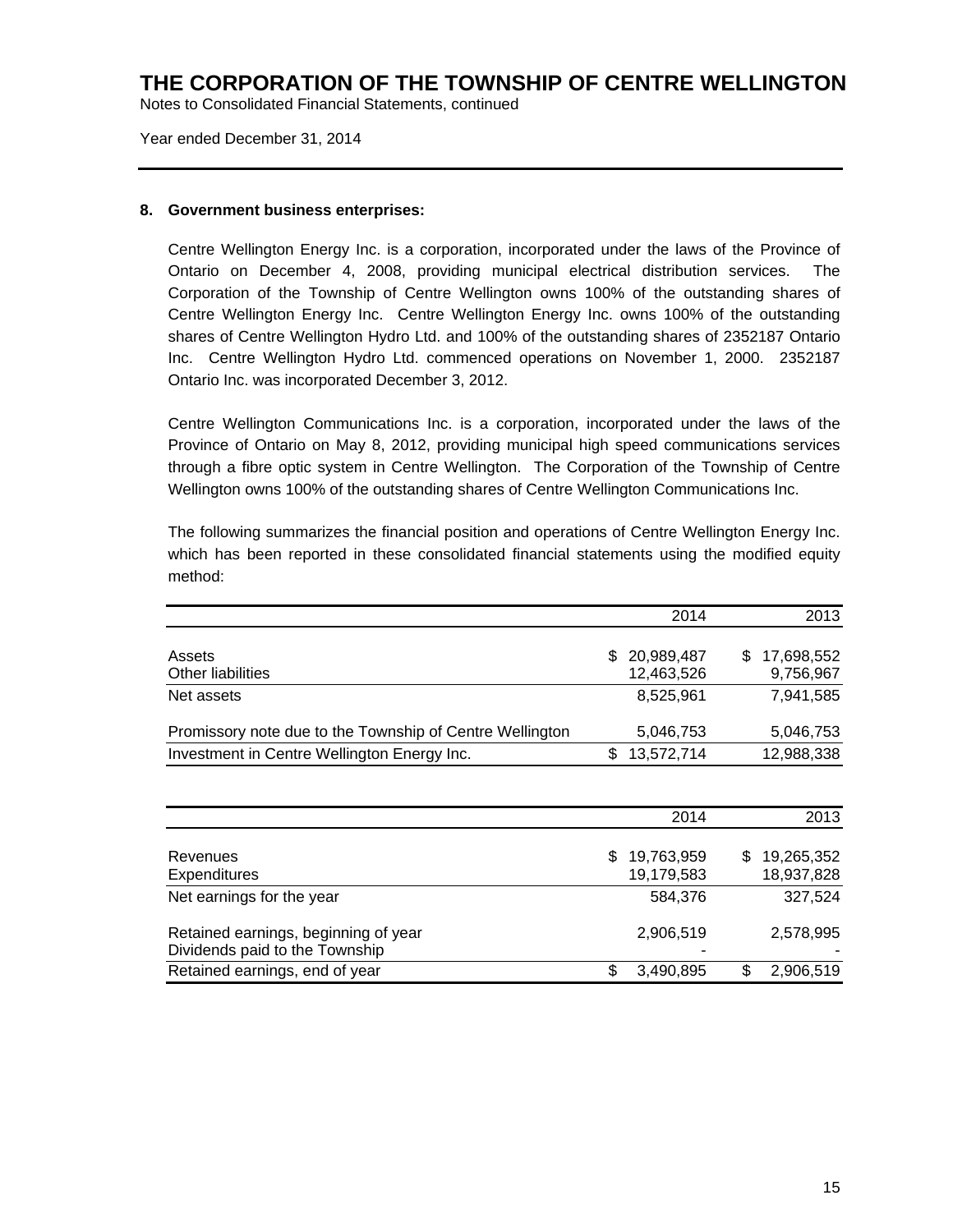Notes to Consolidated Financial Statements, continued

#### Year ended December 31, 2014

#### **8. Government business enterprises (continued):**

The following summarizes the financial position and operations of Centre Wellington Communications Inc. which has been reported in these consolidated financial statements using the modified equity method:

| 2014                         |          | 2013                   |
|------------------------------|----------|------------------------|
| \$<br>1,041,082<br>1,048,429 | \$       | 1,103,046<br>1,153,793 |
| \$<br>(7, 347)               | \$       | (50, 747)              |
|                              |          |                        |
| 2014                         |          | 2013                   |
| \$<br>246,056<br>202,656     | \$       | 114,657<br>135,566     |
| 43,400                       |          | (20, 909)              |
| (50,747)                     |          | (29,838)<br>(50, 747)  |
| \$                           | (7, 347) | \$                     |

#### **9. Trust funds:**

Trust funds administered by the municipality amounting to \$848,161 (2013 - \$821,760) have not been included in the consolidated statement of financial position nor have their operations been included in the consolidated statement of operations.

#### **10. Pension agreements:**

The Township makes contributions to the Ontario Municipal Employees Retirement Fund (OMERS), which is a multi-employer plan, on behalf of members of its staff. This plan is a defined benefit plan which specifies the amount of the retirement benefit to be received by the employees based on the length of service and rates of pay. Employees and employers contribute jointly to the plan.

Because OMERS is a multi-employer pension plan, any pension plan surpluses or deficits are the joint responsibility of Ontario municipal organizations and their employees. As a result, the Township does not recognize any share of the OMERS pension surplus or deficit. The amount contributed to OMERS for 2014 was \$760,360 (2013 - \$713,421) for current service. The contribution rate for 2014 was 9% to 15.9% (2013 - 9% to 15.9%) depending on age and level of income level.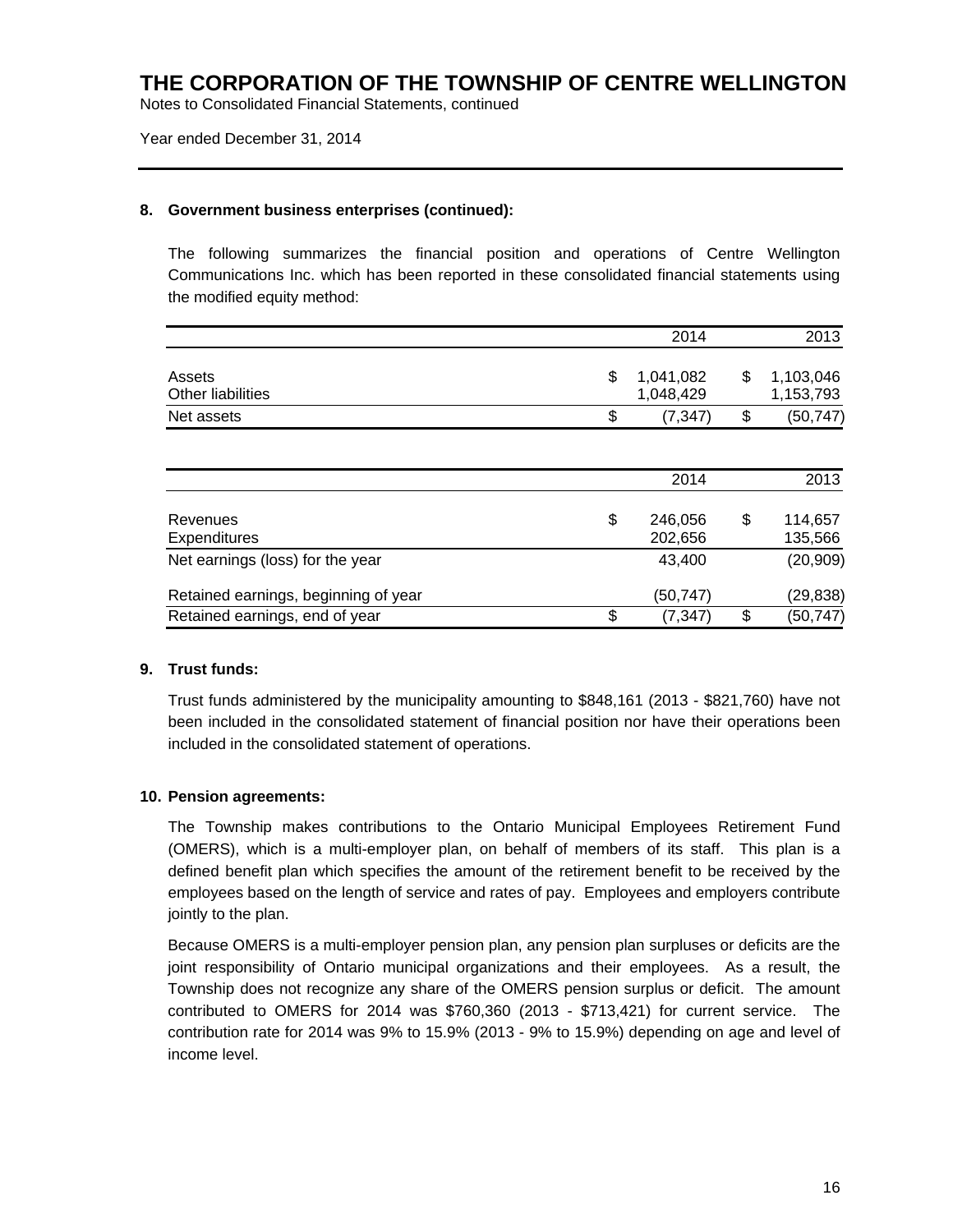Notes to Consolidated Financial Statements, continued

#### Year ended December 31, 2014

#### **10. Pension agreements (continued):**

The latest available report for the OMERS plan was December 31, 2014. At that time the plan reported a \$7.1 billion actuarial deficit (2013 - \$8.6 billion deficit), based on actuarial liabilities of \$76.9 billion (2013 - \$73.0 billion) and actuarial assets of \$69.8 billion (2013 - \$64.4 billion). Ongoing adequacy of the current contribution rates will need to be monitored and may lead to increased future funding requirements.

#### **11. Gaming revenue:**

Effective April 1, 2013, the Township entered into a new Municipality Contribution Agreement with the Ontario Lottery and Gaming Corporation (OLGC). As part of the agreement, OLGC provides quarterly payments to the Township, based on revenue at the Grand River Raceway, as follows:

- (a) 5.25% of the electronic games revenue that is less than \$65,000,000; plus
- (b) 3.00% of the electronic games revenue that is between \$65,000,000 and \$200,000,000; plus
- (c) 2.50% of the electronic games revenue that is between \$200,000,000 and \$500,000,000; plus
- (d) 0.50% of the electronic games revenue that is greater than \$500,000,000; plus
- (e) 4.00% of live table games revenue.

Pursuant to an agreement between the Township and the County of Wellington, 21% of the gross quarterly proceeds due to the Township were paid to the County of Wellington. This payment was designed to cover additional costs incurred by the County of Wellington due to the Grand River Raceway. With the expiration of the previous agreement with the OLGC on March 31, 2013, the Township ceased quarterly payments to the County of Wellington.

The net proceeds are placed in a Township reserve fund. A summary of gaming revenue is as follows:

|                                                                     | 2014      |     | 2013                    |
|---------------------------------------------------------------------|-----------|-----|-------------------------|
| Gross gaming proceeds<br>Less: payments to the County of Wellington | 2.024.420 |     | 2,081,222<br>(101, 425) |
| Net proceeds                                                        | 2,024,420 | \$. | 1.979.797               |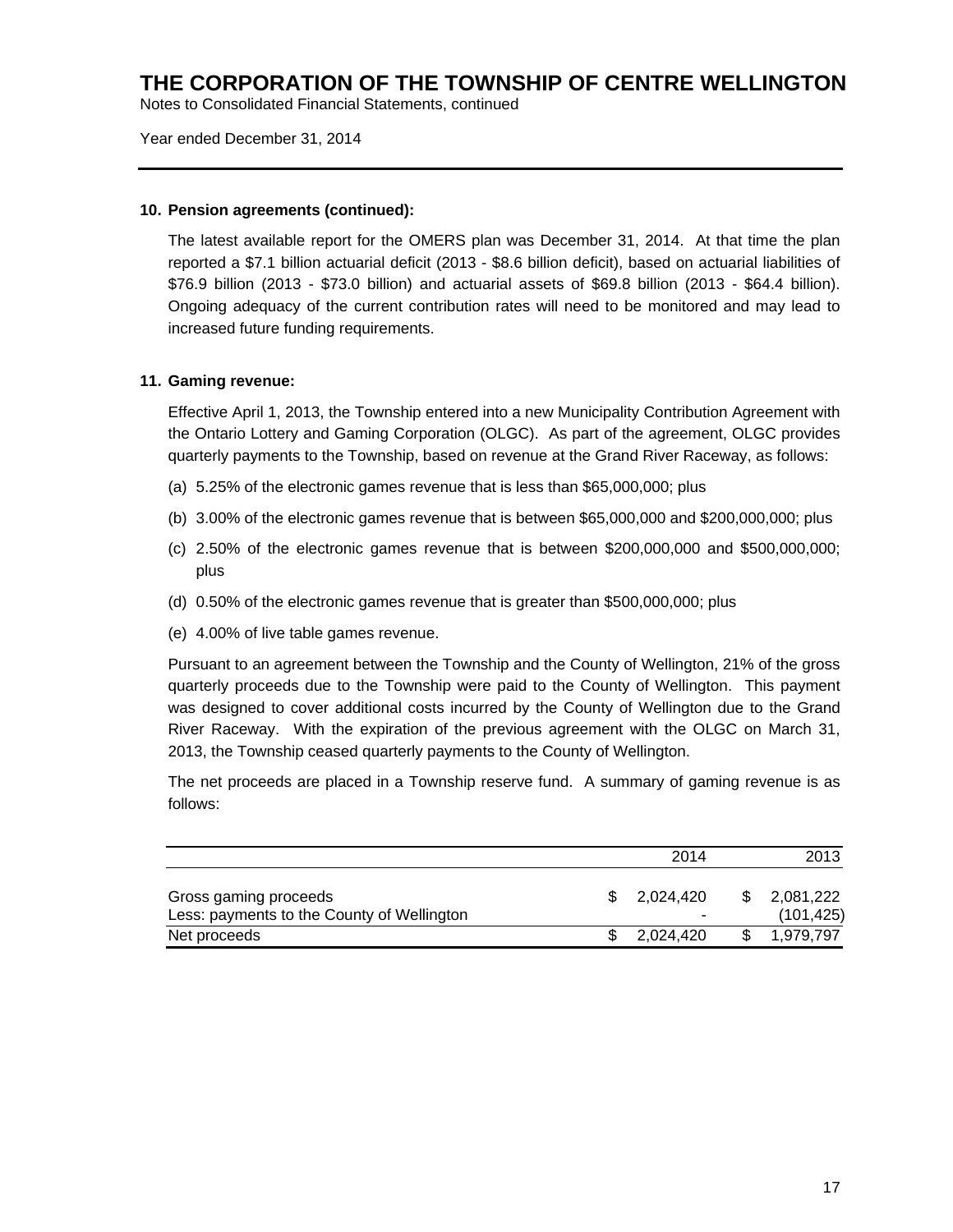Notes to Consolidated Financial Statements, continued

#### Year ended December 31, 2014

#### **12. Deferred revenue:**

The deferred revenues, reported on the consolidated statement of financial position, consist of the following:

|                            |             | Contributions |            |                             |           |
|----------------------------|-------------|---------------|------------|-----------------------------|-----------|
|                            |             | Received      | Investment | Revenue                     |           |
| 2014                       | Opening     | (Refunded)    | Income     | Recognized                  | Ending    |
| Obligatory:                |             |               |            |                             |           |
| Development charges        | \$5,596,974 | \$2,714,899   | \$123,589  | $$(2,617,815)$ \$ 5,817,647 |           |
| Recreational land          | 185,761     | 99.298        | 3.790      | (20,000)                    | 268,849   |
| Parking revenues           | 54,290      |               | 976        |                             | 55,266    |
| Subdivider contributions   | 618,430     | (57, 901)     | 8,120      |                             | 568,649   |
| Building code              |             | 126,294       |            |                             | 126,294   |
| Federal gas tax funding    | 64,864      | 794,255       | 2,199      | (822,900)                   | 38,418    |
| Other:                     |             |               |            |                             |           |
| Grading and damage         |             |               |            |                             |           |
| deposits                   | 1,374,952   | 97,102        |            |                             | 1,472,054 |
| Builder and other deposits | 1,052,292   | (157, 428)    |            |                             | 894,864   |
| Other                      | 43,705      | 62,974        |            | (43,705)                    | 62,974    |
|                            | \$8,991,268 | \$3,679,493   | \$138.674  | $$(3,504,420)$ \$ 9,305,015 |           |

|                            |              | Contributions |            |                             |           |
|----------------------------|--------------|---------------|------------|-----------------------------|-----------|
|                            |              | Received      | Investment | Revenue                     |           |
| 2013                       | Opening      | (Refunded)    | Income     | Recognized                  | Ending    |
|                            |              |               |            |                             |           |
| Obligatory:                |              |               |            |                             |           |
| Development charges        | \$6,376,697  | \$1,639,434   | \$126.554  | $$(2,545,711)$ \$ 5,596,974 |           |
| Recreational land          | 119,629      | 113,936       | 2,196      | (50,000)                    | 185,761   |
| Parking revenues           | 53,342       |               | 948        |                             | 54,290    |
| Subdivider contributions   | 618,059      | (7,612)       | 7,983      |                             | 618,430   |
| Lot levies                 | 36,987       |               | 45         | (37,032)                    |           |
| Federal gas tax funding    | 628,030      | 799,053       | 7,886      | (1,370,105)                 | 64,864    |
| Other:                     |              |               |            |                             |           |
| Grading and damage         |              |               |            |                             |           |
| deposits                   | 1,403,997    | (29, 045)     |            |                             | 1,374,952 |
| Builder and other deposits | 892,175      | 160,117       |            |                             | 1,052,292 |
| Other                      | 57,813       | 43,705        |            | (57,813)                    | 43,705    |
|                            | \$10,186,729 | \$2,719,588   | \$145,612  | $$(4,060,661)$ \$ 8,991,268 |           |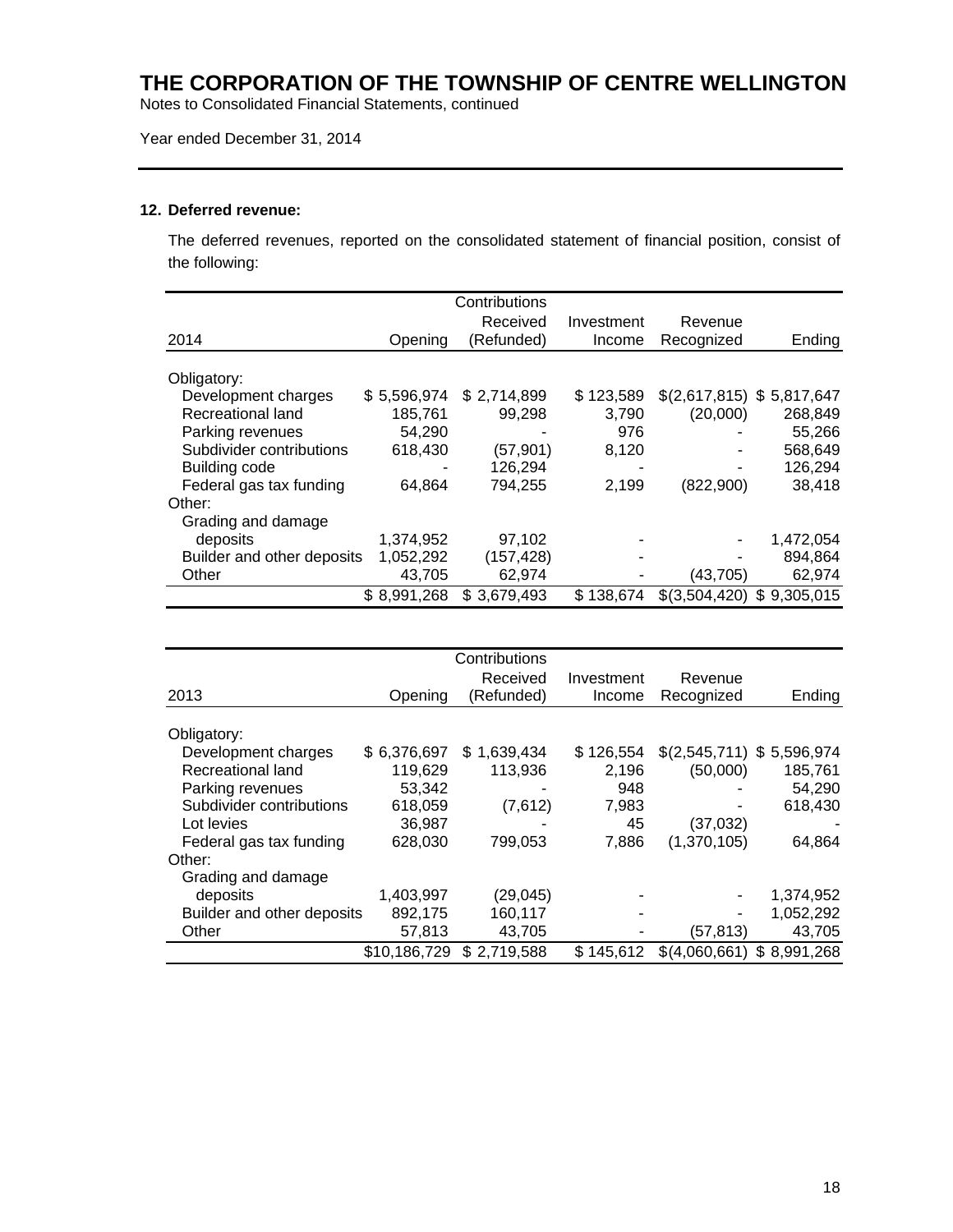Notes to Consolidated Financial Statements, continued

## Year ended December 31, 2014

## **13. Tangible capital assets:**

|                                                                                                                                                    | Balance at<br>December 31,                                                                        |                                                                              |                                                                          | Balance at<br>December 31,                                                                          |
|----------------------------------------------------------------------------------------------------------------------------------------------------|---------------------------------------------------------------------------------------------------|------------------------------------------------------------------------------|--------------------------------------------------------------------------|-----------------------------------------------------------------------------------------------------|
| Cost                                                                                                                                               | 2013                                                                                              | Additions                                                                    | Disposals                                                                | 2014                                                                                                |
| Land<br>Land improvements<br><b>Buildings</b><br>Vehicles<br>Equipment<br>Water and wastewater infrastructure<br>Road and structure infrastructure | \$<br>2,188,222<br>4,082,458<br>20,884,800<br>9,973,347<br>5,678,893<br>83,567,857<br>166,411,316 | \$<br>43,405<br>557,577<br>1,351,476<br>1,377,268<br>23,802,497<br>2,238,836 | \$<br>(81, 896)<br>(691, 764)<br>(195, 287)<br>(1,887,479)<br>(321, 373) | \$<br>2,188,222<br>4,125,863<br>21,360,481<br>10,633,059<br>6,860,874<br>105,482,875<br>168,328,779 |
| Assets under construction<br>Total                                                                                                                 | \$<br>18,393,207<br>311,180,100                                                                   | 1,414,463<br>\$30,785,522                                                    | \$<br>(17,791,334)<br>(20, 969, 133)                                     | 2,016,336<br>\$320,996,489                                                                          |
|                                                                                                                                                    |                                                                                                   |                                                                              |                                                                          |                                                                                                     |
| Accumulated amortization                                                                                                                           | Balance at<br>December 31,<br>2013                                                                | <b>Disposals</b>                                                             | Amortization                                                             | Balance at<br>December 31,<br>2014                                                                  |
| Land<br>Land improvements.                                                                                                                         | \$<br>1 343 802                                                                                   | \$                                                                           | 106 287                                                                  | \$<br>1 450 089                                                                                     |

| Land                                |             | c | ۰                        | \$ | ٠         |               |
|-------------------------------------|-------------|---|--------------------------|----|-----------|---------------|
| Land improvements                   | 1.343.802   |   | $\overline{\phantom{0}}$ |    | 106.287   | 1.450.089     |
| Buildings                           | 6,436,899   |   | (74,952)                 |    | 564,137   | 6,926,084     |
| <b>Vehicles</b>                     | 5,293,714   |   | (691, 764)               |    | 713.209   | 5,315,159     |
| Equipment                           | 2,958,439   |   | (195,287)                |    | 390,401   | 3,153,553     |
| Water and wastewater infrastructure | 26,760,719  |   | (1,643,371)              |    | 1,699,404 | 26,816,752    |
| Road and structure infrastructure   | 71.439.199  |   | (258, 764)               |    | 3,780,399 | 74,960,834    |
| Assets under construction           |             |   |                          |    |           |               |
| Total                               | 114.232.772 |   | (2,864,138)              | S  | 7,253,837 | \$118,622,471 |
|                                     |             |   |                          |    |           |               |

| Net book value<br>December 31, 2013 |    |             | Net book value<br>December 31, 2014 |
|-------------------------------------|----|-------------|-------------------------------------|
|                                     |    |             |                                     |
| Land                                | \$ | 2,188,222   | 2,188,222<br>\$                     |
| Land improvements                   |    | 2,738,656   | 2,675,774                           |
| <b>Buildings</b>                    |    | 14.447.901  | 14,434,397                          |
| <b>Vehicles</b>                     |    | 4,679,633   | 5,317,900                           |
| Equipment                           |    | 2,720,454   | 3,707,321                           |
| Water and wastewater infrastructure |    | 56,807,138  | 78,666,123                          |
| Road and structure infrastructure   |    | 94,972,117  | 93,367,945                          |
| Assets under construction           |    | 18,393,207  | 2,016,336                           |
| Total                               |    | 196,947,328 | \$202,374,018                       |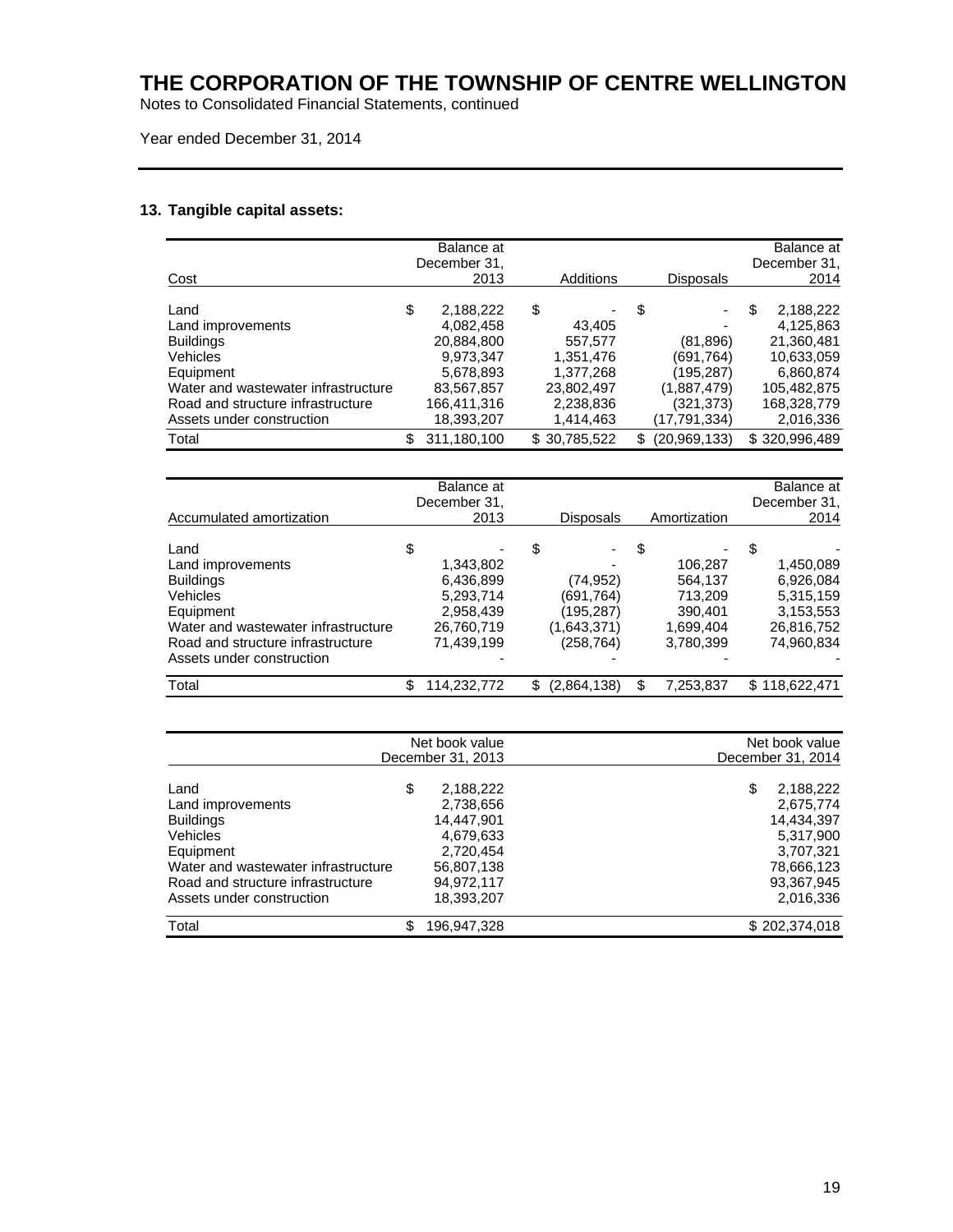Notes to Consolidated Financial Statements, continued

Year ended December 31, 2014

### **13. Tangible Capital Assets (continued):**

(a) Assets under construction:

Assets under construction having a value of \$2,016,336 (2013 - \$18,393,207) have not been amortized. Amortization of these assets will commence when the asset is put into service.

(b) Contributed tangible capital assets:

Contributed capital assets have been recognized at fair market value at the date of contribution. The value of contributed assets received during the year is \$nil (2013 - \$333,672).

(c) Tangible capital assets disclosed at nominal values:

Where an estimate of fair value could not be made, the tangible capital asset was recognized at a nominal value. Land and buildings are the only categories where nominal values were assigned.

(d) Write-down of tangible capital assets:

The write-down of tangible capital assets during the year was \$nil (2013 - \$nil).

#### **14. Employee benefits and other liabilities:**

The Township provides certain employee benefits, which will require funding in future periods. An actuarial estimate of the future liabilities for these benefits has been completed as at December 31, 2014.

|                                                              | 2014               |   | 2013               |
|--------------------------------------------------------------|--------------------|---|--------------------|
| Post employment benefits<br>Future payments required to WSIB | 454.412<br>159.477 | S | 350.269<br>159.808 |
|                                                              | 613.889            |   | 510.077            |

(a) Post employment benefits:

The Township pays health, dental, travel and life insurance benefits on behalf of its eligible senior management early retirees to age 65. Senior management are eligible for retiree benefits if they retire on an OMERS pension, before the age of 65.

The Township pays health, dental, travel and life insurance benefits on behalf of its nonmanagement employees for early retirees to age 65.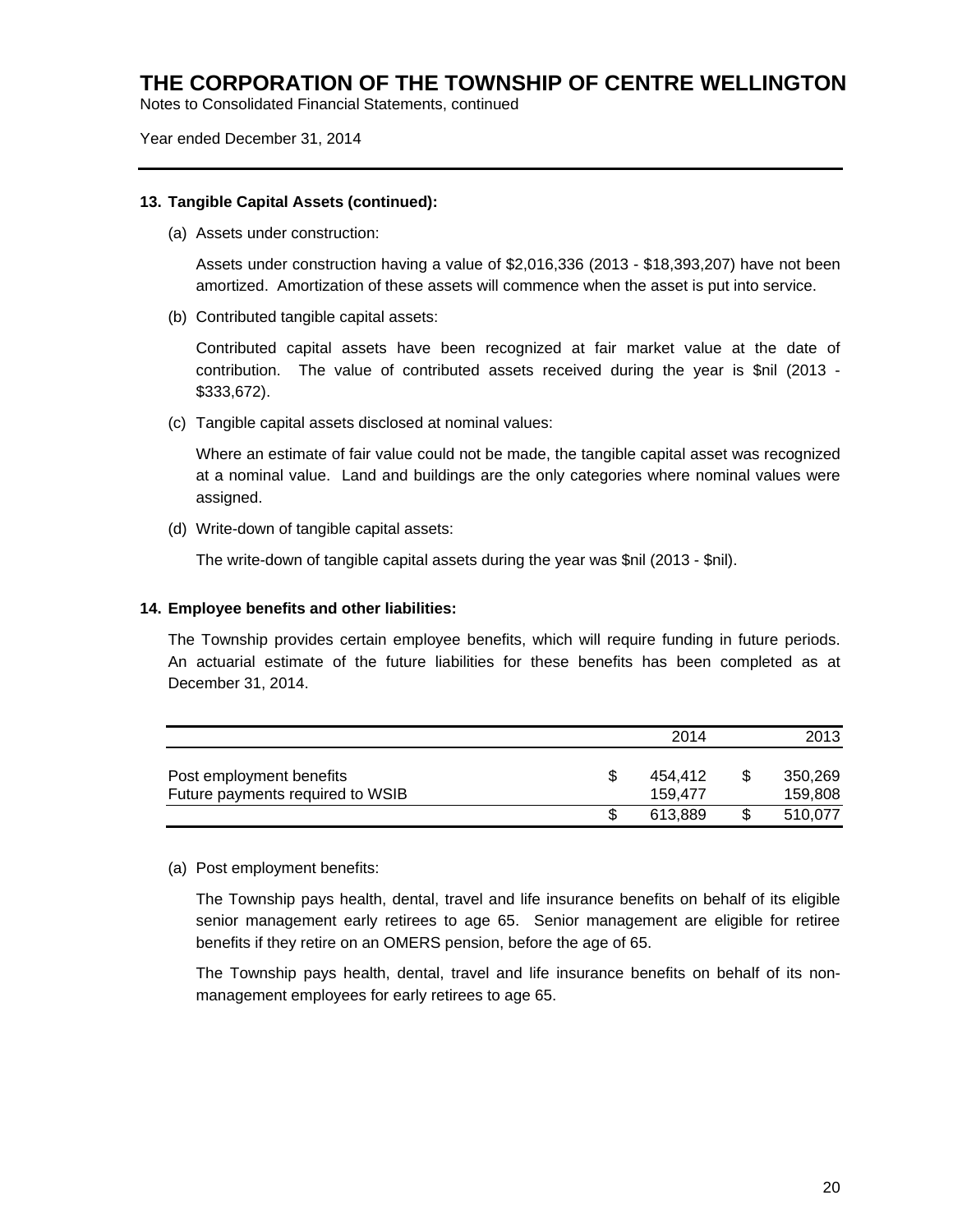Notes to Consolidated Financial Statements, continued

#### Year ended December 31, 2014

#### **14. Employee benefits and other liabilities (continued):**

(a) Post employment benefits (continued)

Non-management members are eligible for retiree benefits if they retire on an OMERS pension after 55 years of age with at least 25 years service.

The most recent actuarial valuation was performed as at December 31, 2014.

Information about the post employment benefit plan is as follows:

|                                                  | 2014          | 2013          |
|--------------------------------------------------|---------------|---------------|
| Accrued benefit obligation:                      |               |               |
| Balance, beginning of year                       | \$<br>364,389 | \$<br>344,293 |
| Current benefit cost                             | 22,980        | 21,611        |
| Plan amendment                                   | 82,032        |               |
| Interest                                         | 15,600        | 14,746        |
| Actuarial gain                                   | (8,593)       |               |
| Expected benefit payments                        | (17, 647)     | (16,261)      |
| Expected accrued benefit obligation, end of year | 458,761       | 364,389       |
| Unamortized actuarial loss                       | (4, 349)      | (14, 120)     |
| Liability for post employment benefits           | \$<br>454,412 | \$<br>350,269 |

The unamortized actuarial loss is amortized over the expected average service life of 15 years (2013 – 14 years).

The main actuarial assumptions employed for the valuation are as follows:

(i) Interest (discount rate):

The obligation as at December 31, 2014, of the present value of future liabilities and the expense for the 12 months ended December 31, 2014, were determined using a discount rate of 4.75% (2013 - 4.25%).

(ii) Medical costs:

Medical costs were assumed to increase at the rate of 5.1% for 2015 and 2016, reducing by 0.4% per year to 4.0% in 2019 and 4.0% per year thereafter.

(iii) Dental costs:

Dental costs were assumed to increase at the rate of 4.0% (2013 - 4.0%) per year.

The Township has established a reserve to mitigate the future impact of the post employment benefits obligation. The balance at the end of the year is \$62,370 (2013 - \$62,787).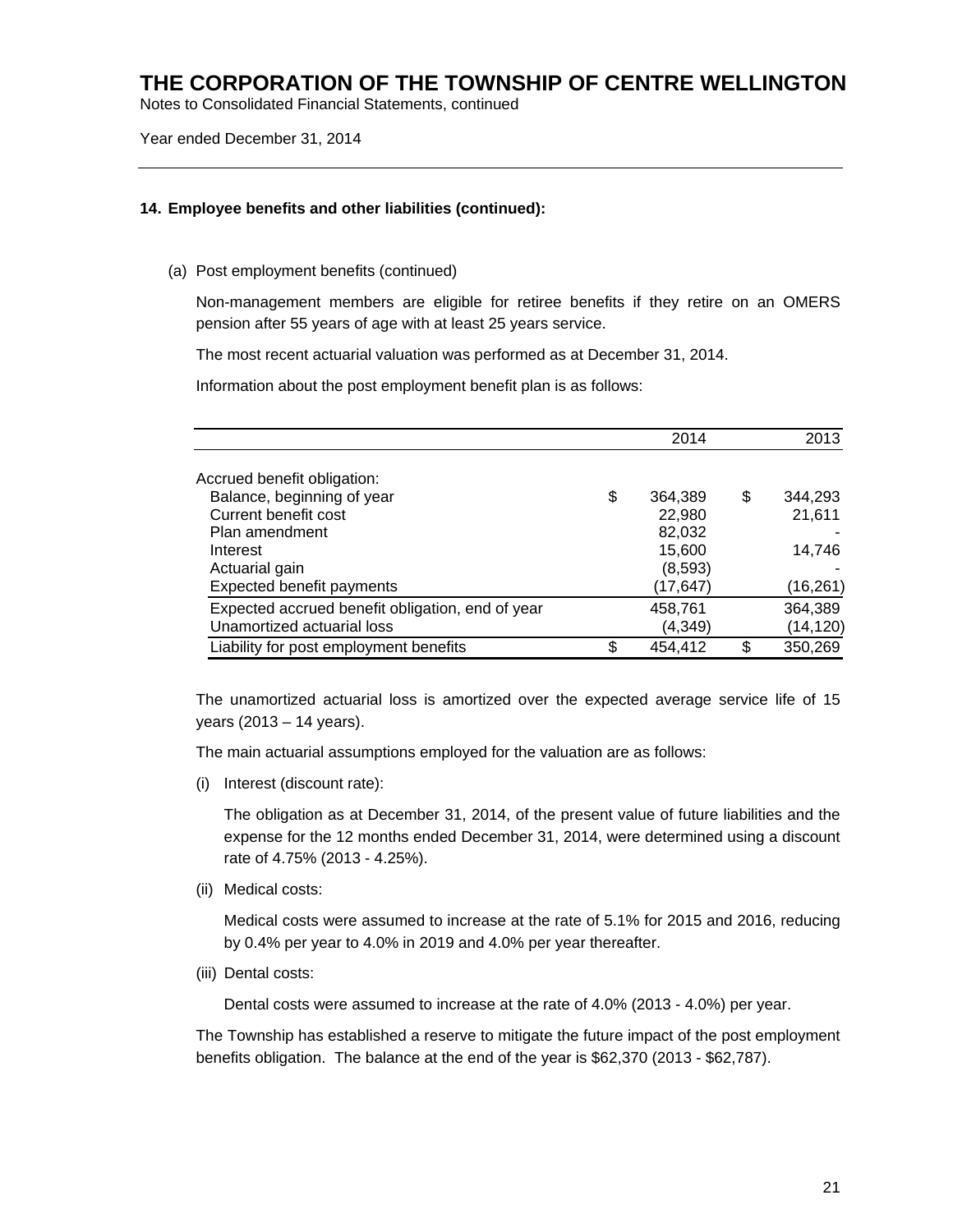Notes to Consolidated Financial Statements, continued

Year ended December 31, 2014

#### **14. Employee benefits and other liabilities (continued):**

(b) WSIB:

With respect to responsibilities under provisions of the WSIB Act the Township has elected to be treated as a Schedule 2 employer and remits payments to the WSIB as required to fund disability payments. An actuarial estimate of future liabilities has been completed and forms the basis for the estimated liability reported in these financial statements. The most recent actuarial valuation was performed as at December 31, 2013.

Information about the WSIB liability is as follows:

|                                                                                                                                              | 2014                                         |    | 2013                                                |
|----------------------------------------------------------------------------------------------------------------------------------------------|----------------------------------------------|----|-----------------------------------------------------|
| Accrued benefit obligation:<br>Balance, beginning of year<br>Current benefit cost<br>Interest<br>Expected benefit payments<br>Actuarial gain | \$<br>99.195<br>12,563<br>4.442<br>(13, 509) | \$ | 148,800<br>20,046<br>6,961<br>(24, 560)<br>(52,052) |
| Expected accrued benefit obligation, end of year<br>Unamortized actuarial gain                                                               | 102,691<br>56,786                            |    | 99,195<br>60,613                                    |
| <b>WSIB liability</b>                                                                                                                        | \$<br>159,477                                | S. | 159,808                                             |

Included in expenses is \$3,827 (2013 - \$905) for amortization of the actuarial gain. The unamortized actuarial gain on future payments required to the WSIB is amortized over the expected period of the liability which is 11 years (2013 - 11 years).

The main actuarial assumptions employed for the valuation are as follows:

(i) Interest (discount rate):

The obligation as at December 31, 2014, of the present value of future liabilities and the expense for the 12 months ended December 31, 2014, were determined using a discount rate of 4.5% (2013 - 4.5%).

(ii) Administration costs:

Administration costs were assumed to be 38% (2013 - 38%) of the compensation expense.

(iii) Compensation expense:

Compensation costs, which include loss of earnings benefits, health care costs and noneconomic loss awards, were assumed to increase at rates ranging from (1.50%) to 4.00% (2013 - (1.50%) to 4.00%) depending on the benefit type.

The Township has established a reserve to mitigate the future impact of the WSIB obligation. The balance at the end of the year is \$541,815 (2013 - \$521,343).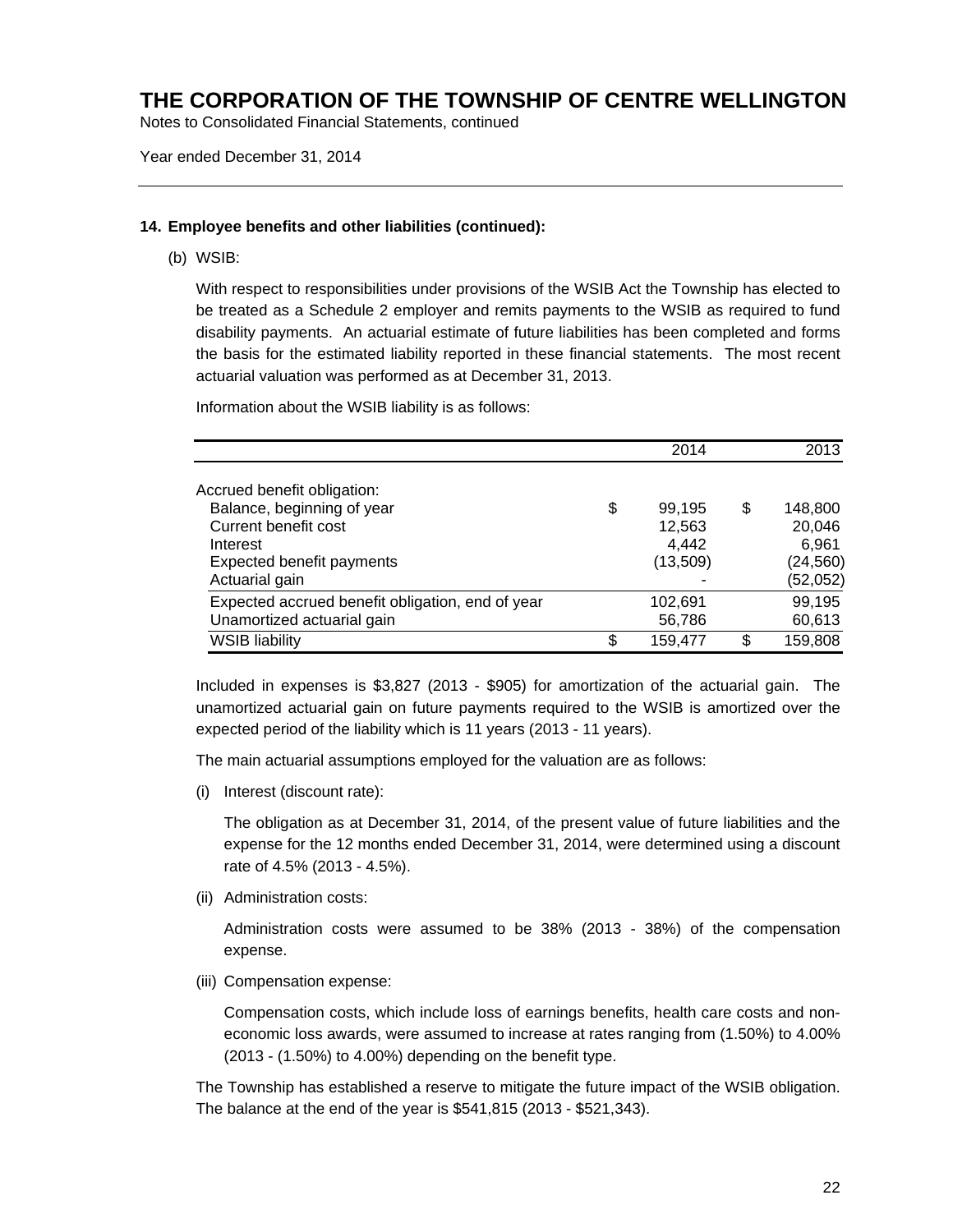Notes to Consolidated Financial Statements, continued

### Year ended December 31, 2014

#### **15. Accumulated surplus:**

Accumulated surplus consists of individual fund surplus and reserves and reserve funds as follows:

| <b>Surplus:</b><br>\$202,374,018<br>Invested in tangible capital assets<br>\$196,947,328<br>General purposes<br>6,532,790<br>2,307,939<br>Investment in Centre Wellington Energy Inc.<br>13,572,714<br>12,988,338<br>Investment in Centre Wellington Communications Inc.<br>Amounts to be recovered:<br>Post employment benefits<br>(454, 412)<br>(350, 269)<br><b>WSIB</b><br>(159, 477)<br>(159, 808)<br>Net long-term liabilities<br>(29, 198, 109)<br>(20, 400, 696)<br><b>Total surplus</b><br>192,667,524<br>191,332,832<br>Reserves set aside by Council for:<br>Capital works - Wastewater<br>4,521,917<br>2,895,887<br>Working capital<br>1,109,662<br>1,109,662<br>Capital works - Roads<br>547,173<br>409,050<br>Replacement of equipment<br>2,086,237<br>2,139,499<br>Capital works - Waterworks<br>6,729,077<br>6,000,824<br>4,683,745<br>Other<br>4,757,273<br>Capital works - Cultural<br>24,887<br>20,994<br>15,066<br>13,316<br>Capital works - Fire<br>Planning<br>58,594<br>61,790<br>Contingencies<br>127,324<br>162,974<br><b>Total reserves</b><br>19,977,210<br>17,497,741<br>Reserve funds set aside for specific purposes by Council for:<br>Capital works - Other<br>2,060,304<br>2,023,837<br>Capital works - Social services<br>57,998<br>164,859<br>Capital works - Roads<br>12,867<br>12,695<br>Capital works - Wastewater<br>2,374,230<br>2,419,282<br>Capital works - Waterworks<br>1,359,804<br>1,414,383<br>6,035,056<br>Total reserve funds<br>5,865,203 |                     | 2014          | 2013          |
|---------------------------------------------------------------------------------------------------------------------------------------------------------------------------------------------------------------------------------------------------------------------------------------------------------------------------------------------------------------------------------------------------------------------------------------------------------------------------------------------------------------------------------------------------------------------------------------------------------------------------------------------------------------------------------------------------------------------------------------------------------------------------------------------------------------------------------------------------------------------------------------------------------------------------------------------------------------------------------------------------------------------------------------------------------------------------------------------------------------------------------------------------------------------------------------------------------------------------------------------------------------------------------------------------------------------------------------------------------------------------------------------------------------------------------------------------------------------------------------------|---------------------|---------------|---------------|
|                                                                                                                                                                                                                                                                                                                                                                                                                                                                                                                                                                                                                                                                                                                                                                                                                                                                                                                                                                                                                                                                                                                                                                                                                                                                                                                                                                                                                                                                                             |                     |               |               |
|                                                                                                                                                                                                                                                                                                                                                                                                                                                                                                                                                                                                                                                                                                                                                                                                                                                                                                                                                                                                                                                                                                                                                                                                                                                                                                                                                                                                                                                                                             |                     |               |               |
|                                                                                                                                                                                                                                                                                                                                                                                                                                                                                                                                                                                                                                                                                                                                                                                                                                                                                                                                                                                                                                                                                                                                                                                                                                                                                                                                                                                                                                                                                             |                     |               |               |
|                                                                                                                                                                                                                                                                                                                                                                                                                                                                                                                                                                                                                                                                                                                                                                                                                                                                                                                                                                                                                                                                                                                                                                                                                                                                                                                                                                                                                                                                                             |                     |               |               |
|                                                                                                                                                                                                                                                                                                                                                                                                                                                                                                                                                                                                                                                                                                                                                                                                                                                                                                                                                                                                                                                                                                                                                                                                                                                                                                                                                                                                                                                                                             |                     |               |               |
|                                                                                                                                                                                                                                                                                                                                                                                                                                                                                                                                                                                                                                                                                                                                                                                                                                                                                                                                                                                                                                                                                                                                                                                                                                                                                                                                                                                                                                                                                             |                     |               |               |
|                                                                                                                                                                                                                                                                                                                                                                                                                                                                                                                                                                                                                                                                                                                                                                                                                                                                                                                                                                                                                                                                                                                                                                                                                                                                                                                                                                                                                                                                                             |                     |               |               |
|                                                                                                                                                                                                                                                                                                                                                                                                                                                                                                                                                                                                                                                                                                                                                                                                                                                                                                                                                                                                                                                                                                                                                                                                                                                                                                                                                                                                                                                                                             |                     |               |               |
|                                                                                                                                                                                                                                                                                                                                                                                                                                                                                                                                                                                                                                                                                                                                                                                                                                                                                                                                                                                                                                                                                                                                                                                                                                                                                                                                                                                                                                                                                             |                     |               |               |
|                                                                                                                                                                                                                                                                                                                                                                                                                                                                                                                                                                                                                                                                                                                                                                                                                                                                                                                                                                                                                                                                                                                                                                                                                                                                                                                                                                                                                                                                                             |                     |               |               |
|                                                                                                                                                                                                                                                                                                                                                                                                                                                                                                                                                                                                                                                                                                                                                                                                                                                                                                                                                                                                                                                                                                                                                                                                                                                                                                                                                                                                                                                                                             |                     |               |               |
|                                                                                                                                                                                                                                                                                                                                                                                                                                                                                                                                                                                                                                                                                                                                                                                                                                                                                                                                                                                                                                                                                                                                                                                                                                                                                                                                                                                                                                                                                             |                     |               |               |
|                                                                                                                                                                                                                                                                                                                                                                                                                                                                                                                                                                                                                                                                                                                                                                                                                                                                                                                                                                                                                                                                                                                                                                                                                                                                                                                                                                                                                                                                                             |                     |               |               |
|                                                                                                                                                                                                                                                                                                                                                                                                                                                                                                                                                                                                                                                                                                                                                                                                                                                                                                                                                                                                                                                                                                                                                                                                                                                                                                                                                                                                                                                                                             |                     |               |               |
|                                                                                                                                                                                                                                                                                                                                                                                                                                                                                                                                                                                                                                                                                                                                                                                                                                                                                                                                                                                                                                                                                                                                                                                                                                                                                                                                                                                                                                                                                             |                     |               |               |
|                                                                                                                                                                                                                                                                                                                                                                                                                                                                                                                                                                                                                                                                                                                                                                                                                                                                                                                                                                                                                                                                                                                                                                                                                                                                                                                                                                                                                                                                                             |                     |               |               |
|                                                                                                                                                                                                                                                                                                                                                                                                                                                                                                                                                                                                                                                                                                                                                                                                                                                                                                                                                                                                                                                                                                                                                                                                                                                                                                                                                                                                                                                                                             |                     |               |               |
|                                                                                                                                                                                                                                                                                                                                                                                                                                                                                                                                                                                                                                                                                                                                                                                                                                                                                                                                                                                                                                                                                                                                                                                                                                                                                                                                                                                                                                                                                             |                     |               |               |
|                                                                                                                                                                                                                                                                                                                                                                                                                                                                                                                                                                                                                                                                                                                                                                                                                                                                                                                                                                                                                                                                                                                                                                                                                                                                                                                                                                                                                                                                                             |                     |               |               |
|                                                                                                                                                                                                                                                                                                                                                                                                                                                                                                                                                                                                                                                                                                                                                                                                                                                                                                                                                                                                                                                                                                                                                                                                                                                                                                                                                                                                                                                                                             |                     |               |               |
|                                                                                                                                                                                                                                                                                                                                                                                                                                                                                                                                                                                                                                                                                                                                                                                                                                                                                                                                                                                                                                                                                                                                                                                                                                                                                                                                                                                                                                                                                             |                     |               |               |
|                                                                                                                                                                                                                                                                                                                                                                                                                                                                                                                                                                                                                                                                                                                                                                                                                                                                                                                                                                                                                                                                                                                                                                                                                                                                                                                                                                                                                                                                                             |                     |               |               |
|                                                                                                                                                                                                                                                                                                                                                                                                                                                                                                                                                                                                                                                                                                                                                                                                                                                                                                                                                                                                                                                                                                                                                                                                                                                                                                                                                                                                                                                                                             |                     |               |               |
|                                                                                                                                                                                                                                                                                                                                                                                                                                                                                                                                                                                                                                                                                                                                                                                                                                                                                                                                                                                                                                                                                                                                                                                                                                                                                                                                                                                                                                                                                             |                     |               |               |
|                                                                                                                                                                                                                                                                                                                                                                                                                                                                                                                                                                                                                                                                                                                                                                                                                                                                                                                                                                                                                                                                                                                                                                                                                                                                                                                                                                                                                                                                                             |                     |               |               |
|                                                                                                                                                                                                                                                                                                                                                                                                                                                                                                                                                                                                                                                                                                                                                                                                                                                                                                                                                                                                                                                                                                                                                                                                                                                                                                                                                                                                                                                                                             |                     |               |               |
|                                                                                                                                                                                                                                                                                                                                                                                                                                                                                                                                                                                                                                                                                                                                                                                                                                                                                                                                                                                                                                                                                                                                                                                                                                                                                                                                                                                                                                                                                             |                     |               |               |
|                                                                                                                                                                                                                                                                                                                                                                                                                                                                                                                                                                                                                                                                                                                                                                                                                                                                                                                                                                                                                                                                                                                                                                                                                                                                                                                                                                                                                                                                                             |                     |               |               |
|                                                                                                                                                                                                                                                                                                                                                                                                                                                                                                                                                                                                                                                                                                                                                                                                                                                                                                                                                                                                                                                                                                                                                                                                                                                                                                                                                                                                                                                                                             |                     |               |               |
|                                                                                                                                                                                                                                                                                                                                                                                                                                                                                                                                                                                                                                                                                                                                                                                                                                                                                                                                                                                                                                                                                                                                                                                                                                                                                                                                                                                                                                                                                             |                     |               |               |
|                                                                                                                                                                                                                                                                                                                                                                                                                                                                                                                                                                                                                                                                                                                                                                                                                                                                                                                                                                                                                                                                                                                                                                                                                                                                                                                                                                                                                                                                                             | Accumulated surplus | \$218,509,937 | \$214,865,629 |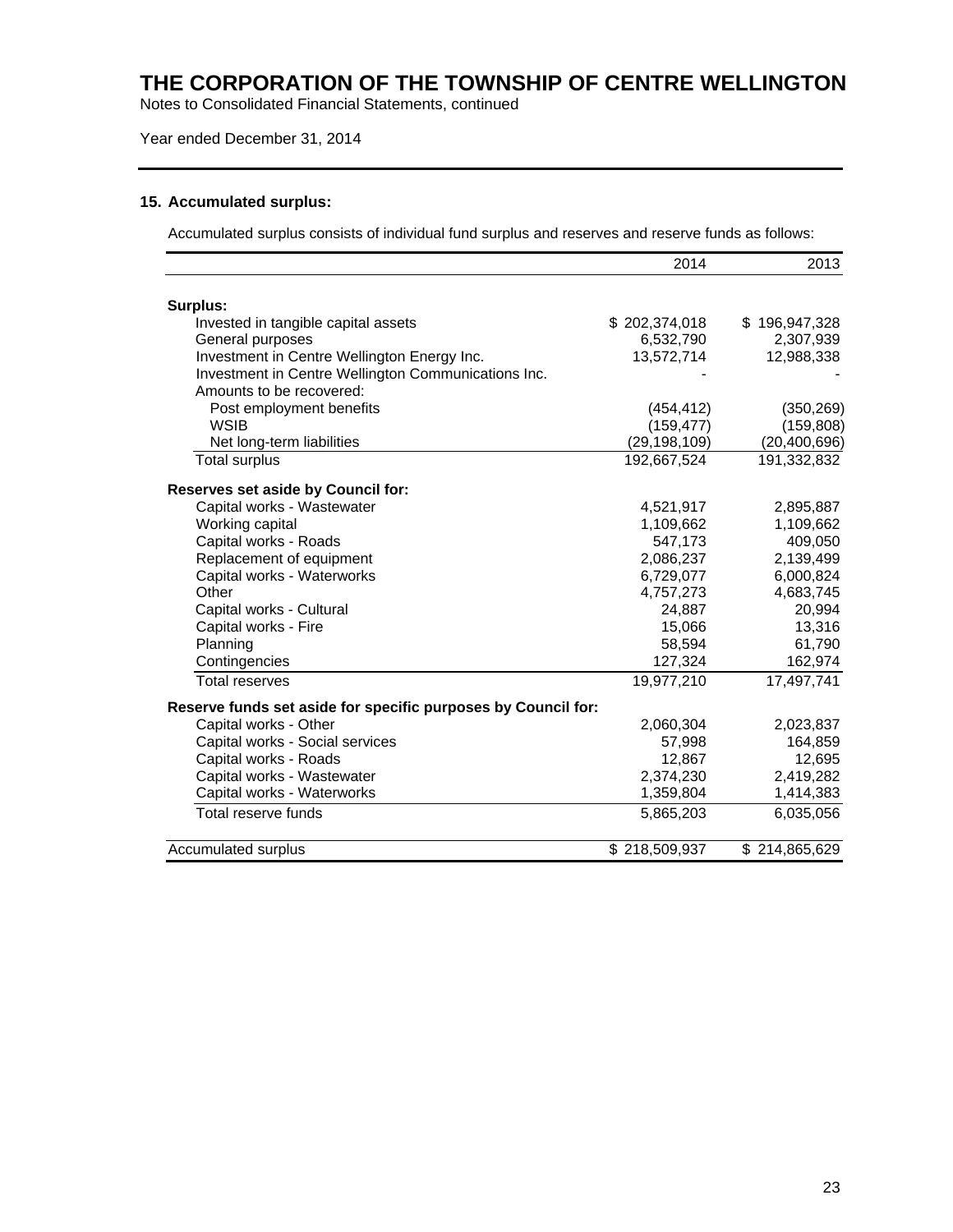Notes to Consolidated Financial Statements, continued

Year ended December 31, 2014

#### **16. Budget data:**

The budget data presented in these consolidated financial statements is based upon the 2014 operating and capital budgets approved by Council on February 19, 2014. Amortization was not contemplated on development of the budget and, as such, has not been included. The chart below reconciles the approved budget to the budget figures reported in these consolidated financial statements.

|                            | <b>Budget Amount</b> |
|----------------------------|----------------------|
| Revenues:                  |                      |
| Operating budget           | \$<br>28,085,650     |
| Capital budget             | 13,032,890           |
| Less:                      |                      |
| Transfers from other funds | (5,735,890)          |
| Proceeds on debt issue     | (3,500,000)          |
| Total revenue              | 31,882,650           |
| Expenses:                  |                      |
| Operating budget           | 28,085,650           |
| Capital budget             | 13,032,890           |
| Less:                      |                      |
| Transfers to other funds   | (6,221,627)          |
| Capital expenses           | (12,601,890)         |
| Debt principal payments    | (1, 195, 972)        |
| <b>Total expenses</b>      | 21,099,051           |
| Annual surplus             | 10,783,599<br>S      |

#### **17. Public liability insurance:**

The Township has undertaken a portion of the risk for public liability as a means of achieving efficient and cost effective risk management. The Township has opted for a self insured retention or deductible, of \$25,000 for each occurrence involving public liability claims. In excess of the self insured retention, the Township insurance program carries limits up to \$25,000,000 per occurrence.

The Township has established a reserve for allocated self insurance claims. The balance at the end of the year is \$48,992 (2013 - \$39,844).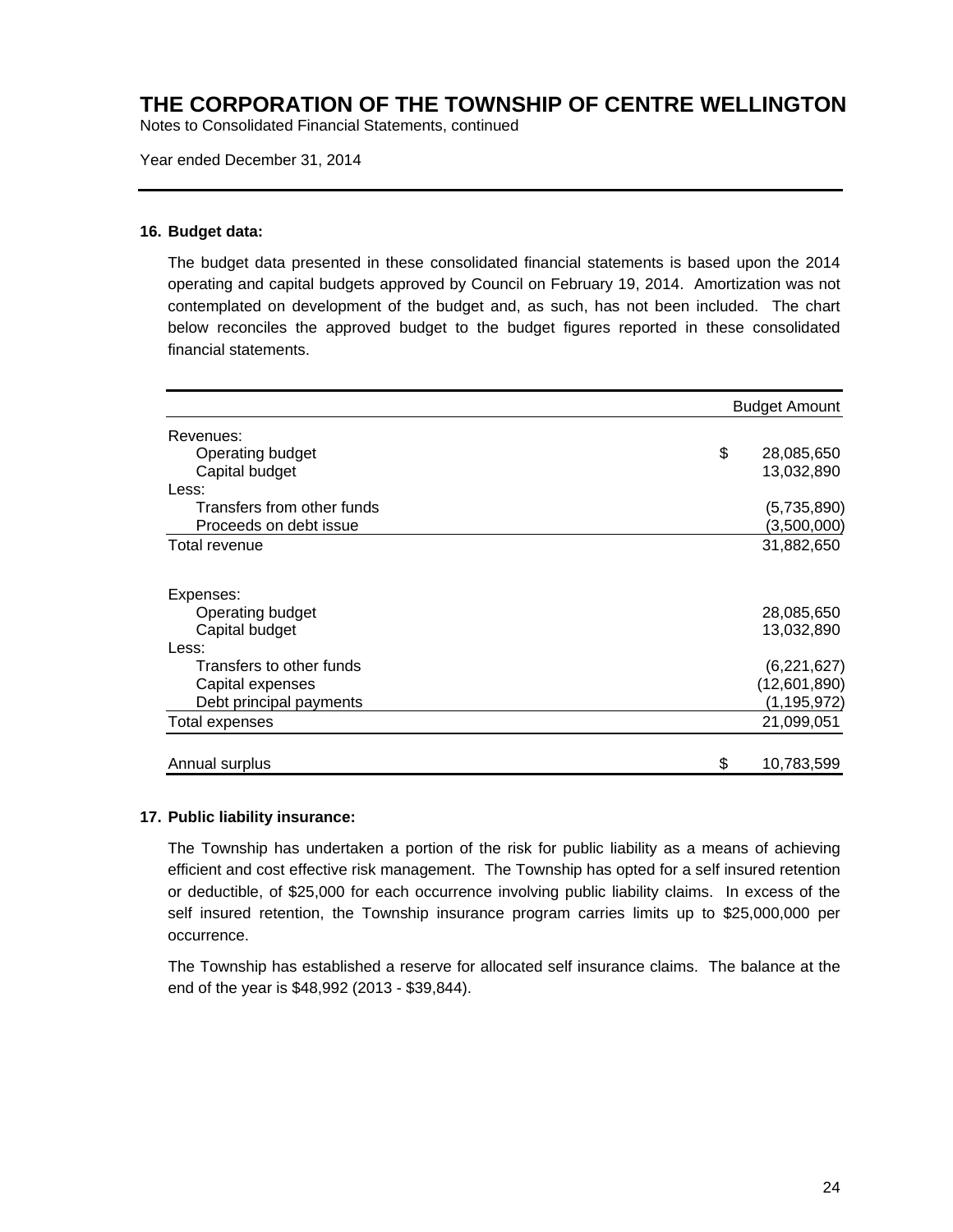Notes to Consolidated Financial Statements, continued

#### Year ended December 31, 2014

#### **19. Segmented information:**

The Township of Centre Wellington is a diversified municipal government institution that provides a wide range of services to its citizens, including roads, water and wastewater services, planning, parks and recreation, fire, administration of the building code, stray animal control, cemetery operations and various cultural and social activities. For management reporting purposes, the Township's operations and activities are reported by fund. Funds were created for the purpose of recording specific activities to attain certain objectives in accordance with special regulations, restrictions or limitations.

Township services are provided by departments and their activities are reported in these funds. Certain departments have been separately disclosed in the segmented information in the following schedule.

|                                 | General                  | Protection        | Transportation           | Environmental            | <b>Health</b>     | Social and Family | Recreation &             | Planning &               | 2014         |
|---------------------------------|--------------------------|-------------------|--------------------------|--------------------------|-------------------|-------------------|--------------------------|--------------------------|--------------|
|                                 | Government               |                   | <b>Services</b>          | <b>Services</b>          | <b>Services</b>   | <b>Services</b>   | Culture                  | Development              | Consolidated |
| <b>Revenues</b>                 |                          |                   |                          |                          |                   |                   |                          |                          |              |
| Taxation                        | 2,360,795<br>S           | $$1,407,905$ \$   | $4.215.684$ \$           |                          | \$<br>$51.936$ \$ | 334,320           | 2,399,950 \$<br>-S       | 743,541                  | \$11,514,131 |
| Government transfers            | 774.900                  | 471,411           | 883,697                  | 1,208,830                |                   | 58,930            | 1,500                    | 13,077                   | 3,412,345    |
| Development charges earned      | 54.090                   | 21,160            | 630,746                  | 1,313,349                | ۰                 | ٠                 | 566,320                  | 32,150                   | 2,617,815    |
| Licences and permits            | 27.502                   | 814,218           |                          |                          |                   |                   |                          |                          | 841.720      |
| Fees, rents and concessions     | 176,302                  | 44,341            | 108,221                  | 7.513.663                | 121.815           | 160,684           | 1.882.446                | 104,803                  | 10.112.275   |
| Penalties and interest on taxes | 366,074                  |                   |                          |                          |                   |                   |                          | $\overline{a}$           | 366.074      |
| Interest, donations and other   | 1,067,328                | 18,242            | 12,900                   | 95,675                   | 31,353            | 8,586             | 148,592                  | 10,917                   | 1,393,593    |
| Equity earnings from Centre     | 584,376                  | ۰                 |                          |                          |                   | ۰                 | ۰                        | ٠                        | 584,376      |
| Wellington Energy Inc.          |                          |                   |                          |                          |                   |                   |                          |                          |              |
| Equity earnings from Centre     | $\overline{\phantom{a}}$ | ۰                 | $\overline{\phantom{a}}$ | $\overline{\phantom{a}}$ | ۰                 | ۰                 | $\overline{\phantom{0}}$ | $\overline{\phantom{a}}$ |              |
| Communications Inc.             |                          |                   |                          |                          |                   |                   |                          |                          |              |
| Developer contributions         | ٠                        | ٠                 | 148,045                  | 413,569                  | ٠                 | ۰                 | 23,500                   | 133                      | 585.247      |
| Gaming revenue                  | ٠                        |                   | 2,024,420                |                          |                   | ٠                 |                          | ٠                        | 2,024,420    |
| Loss on disposal of tangible    | ٠                        | 2,500             | (47, 332)                | (207, 341)               | (410)             | ٠                 | (6, 534)                 | ٠                        | (259, 117)   |
| capital assets                  |                          |                   |                          |                          |                   |                   |                          |                          |              |
| <b>Total Revenues</b>           | \$<br>5,411,367          | $$2,779,777$ \\$  | 7,976,381                | 10,337,745 \$<br>S.      | $204.694$ \$      | 562,520 \$        | $5.015.774$ \$           | 904,621                  | \$33,192,879 |
| <b>Expenses</b>                 |                          |                   |                          |                          |                   |                   |                          |                          |              |
| Salaries and benefits           | S<br>1.620.510           | $$1.759.276$ \ \$ | 1.724.588                | 2.534.231 \$<br>\$       | 79.265            | 241.525<br>- \$   | $2.541.416$ \$<br>-S     | 738.024                  | \$11,238,835 |
| Goods and services              | 1.066.922                | 586,608           | 3.225.374                | 2.828.364                | 118,147           | 221.285           | 1,699,232                | 134,912                  | 9,880,844    |
| <b>Transfer payments</b>        |                          | 107,118           |                          | 180,138                  |                   |                   | 45,420                   |                          | 332,676      |
| Interest and rental             | 31,749                   | 15,067            | 27,354                   | 489,383                  |                   | ۰                 | 248,274                  | 30,552                   | 842,379      |
| Amortization                    | 224,778                  | 235.630           | 4,318,925                | 1,803,335                | 4.633             | 17,435            | 649,101                  | ٠                        | 7,253,837    |
| <b>Total Expenses</b>           | 2,943,959<br>S           | $$2,703,699$ \ \$ | $9,296,241$ \$           | $7,835,451$ \$           | 202,045 \$        | $480.245$ \$      | $5,183,443$ \$           | 903,488                  | \$29,548,571 |
|                                 |                          |                   |                          |                          |                   |                   |                          |                          |              |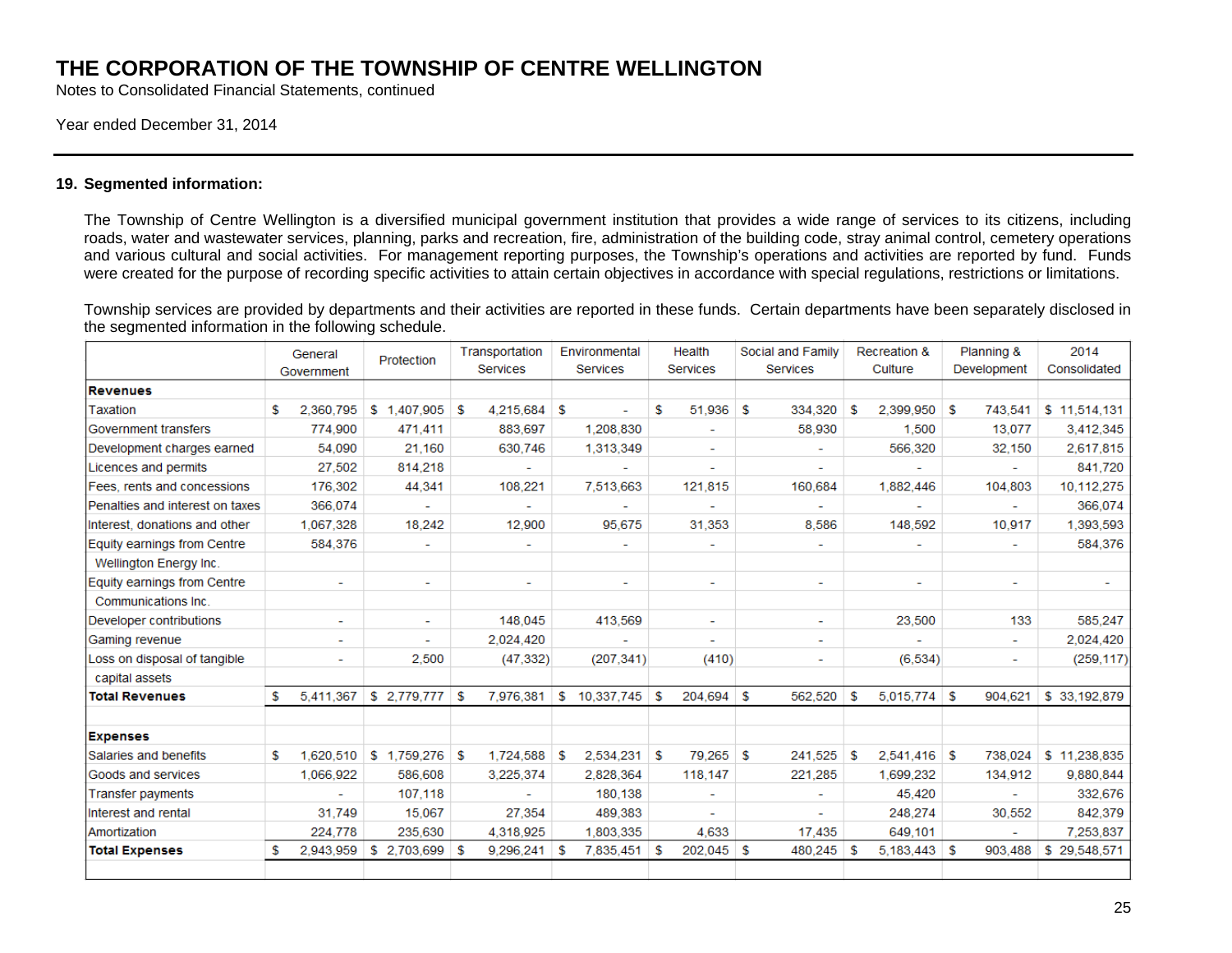Notes to Consolidated Financial Statements, continued

### **19. Segmented information (continued):**

|                                 | General |           | Government               |     |                          |     | Protection   |      | Transportation<br><b>Services</b> |      | Environmental<br><b>Services</b> |    | Health<br><b>Services</b> |    | Social and Family<br><b>Services</b> |               | <b>Recreation &amp;</b><br>Culture |  | Planning &<br>Development | 2013<br>Consolidated |
|---------------------------------|---------|-----------|--------------------------|-----|--------------------------|-----|--------------|------|-----------------------------------|------|----------------------------------|----|---------------------------|----|--------------------------------------|---------------|------------------------------------|--|---------------------------|----------------------|
|                                 |         |           |                          |     |                          |     |              |      |                                   |      |                                  |    |                           |    |                                      |               |                                    |  |                           |                      |
| <b>Revenues</b>                 |         |           |                          |     |                          |     |              |      |                                   |      |                                  |    |                           |    |                                      |               |                                    |  |                           |                      |
| Taxation                        | \$      | 2.303.833 | $$1,408,710$ \$          |     | 4.067.585                | S   |              | S.   | 43,038                            | S    | 321.916                          | -S | 2.316.213                 | -S | 639,001                              | \$11,100,296  |                                    |  |                           |                      |
| Government transfers            |         | 899.800   | 179,053                  |     | 1,435,403                |     | 336,472      |      |                                   |      | 65.191                           |    | 4,883                     |    | 5,113                                | 2,925,915     |                                    |  |                           |                      |
| Development charges earned      |         | 165,879   | 21,160                   |     | 590,718                  |     | 1,131,348    |      | ٠                                 |      | 36,100                           |    | 592,271                   |    | 8,235                                | 2,545,711     |                                    |  |                           |                      |
| Licences and permits            |         | 25,593    | 900,536                  |     |                          |     |              |      | ۰                                 |      |                                  |    |                           |    |                                      | 926,129       |                                    |  |                           |                      |
| Fees, rents and concessions     |         | 183,880   | 42,051                   |     | 76.694                   |     | 7.317.425    |      | 113,545                           |      | 135,783                          |    | 1.888.081                 |    | 135,191                              | 9,892,650     |                                    |  |                           |                      |
| Penalties and interest on taxes |         | 370,668   |                          |     |                          |     |              |      |                                   |      |                                  |    |                           |    |                                      | 370.668       |                                    |  |                           |                      |
| Interest, donations and other   |         | 987,140   | 22,545                   |     | 11,469                   |     | 95,233       |      | 30,186                            |      | 8,364                            |    | 206,237                   |    | 15,663                               | 1,376,837     |                                    |  |                           |                      |
| Equity earnings from Centre     |         | 327.524   | ۰                        |     | $\overline{\phantom{a}}$ |     | ۰            |      | ۰                                 |      | ۰                                |    | $\overline{\phantom{a}}$  |    | $\overline{\phantom{0}}$             | 327,524       |                                    |  |                           |                      |
| Wellington Energy Inc.          |         |           |                          |     |                          |     |              |      |                                   |      |                                  |    |                           |    |                                      |               |                                    |  |                           |                      |
| Equity earnings from Centre     |         | (1)       | $\overline{\phantom{a}}$ |     | $\sim$                   |     | ÷            |      | ٠                                 |      | $\overline{\phantom{a}}$         |    | ÷                         |    | $\overline{\phantom{a}}$             | (1)           |                                    |  |                           |                      |
| Communications Inc.             |         |           |                          |     |                          |     |              |      |                                   |      |                                  |    |                           |    |                                      |               |                                    |  |                           |                      |
| Developer contributions         |         | 745       | 19,550                   |     | 203.695                  |     | 364,530      |      | $\overline{\phantom{a}}$          |      | $\overline{\phantom{a}}$         |    | 172,550                   |    | 2,828                                | 763,898       |                                    |  |                           |                      |
| <b>Gaming revenue</b>           |         |           |                          |     | 2.081.222                |     |              |      | $\overline{\phantom{0}}$          |      | $\overline{\phantom{a}}$         |    |                           |    | $\sim$                               | 2.081.222     |                                    |  |                           |                      |
| Loss on disposal of tangible    |         | 17,660    | $\sim$                   |     | (1,718,591)              |     | (29, 917)    |      | ۰                                 |      | ۰                                |    | 1.165                     |    | $\sim$                               | (1,729,683)   |                                    |  |                           |                      |
| capital assets                  |         |           |                          |     |                          |     |              |      |                                   |      |                                  |    |                           |    |                                      |               |                                    |  |                           |                      |
| <b>Total Revenues</b>           | £.      | 5.282.721 | \$2.593,605              | - S | 6.748.195                | S   | 9.215.091    | - \$ | 186,769                           | - \$ | 567.354                          | S  | $5,181,400$ \$            |    | 806.031                              | \$ 30,581,166 |                                    |  |                           |                      |
| <b>Expenses</b>                 |         |           |                          |     |                          |     |              |      |                                   |      |                                  |    |                           |    |                                      |               |                                    |  |                           |                      |
| Salaries and benefits           | S       | 1,558,102 | \$1,744,371              | -S  | 1,634,845                | \$. | 2,293,280    | - \$ | 68.862                            | -S   | 225.028                          | £. | $2,404,346$ \$            |    | 604.713                              | \$10,533,547  |                                    |  |                           |                      |
| Goods and services              |         | 1,258,477 | 328,608                  |     | 3,229,867                |     | 2.629.789    |      | 96,643                            |      | 205,063                          |    | 1,638,015                 |    | 204,603                              | 9,591,065     |                                    |  |                           |                      |
| <b>Transfer payments</b>        |         |           | 100.135                  |     |                          |     | 182.413      |      |                                   |      |                                  |    | 42,040                    |    |                                      | 324.588       |                                    |  |                           |                      |
| Interest and rental             |         | 28,010    | 15,937                   |     | 33.031                   |     | 502.585      |      | ÷                                 |      | ÷                                |    | 264.927                   |    | 30,253                               | 874.743       |                                    |  |                           |                      |
| Amortization                    |         | 197.109   | 238,173                  |     | 4,229,019                |     | 1.747.746    |      | 4,724                             |      | 18.656                           |    | 617,025                   |    | ٠                                    | 7,052,452     |                                    |  |                           |                      |
| <b>Total Expenses</b>           | S       | 3.041.698 |                          |     | $9,126,762$ \$           |     | 7,355,813 \$ |      | $170,229$ \$                      |      | 448,747 \$                       |    | 4,966,353 \$              |    | 839,569                              | \$28,376,395  |                                    |  |                           |                      |
|                                 |         |           |                          |     |                          |     |              |      |                                   |      |                                  |    |                           |    |                                      |               |                                    |  |                           |                      |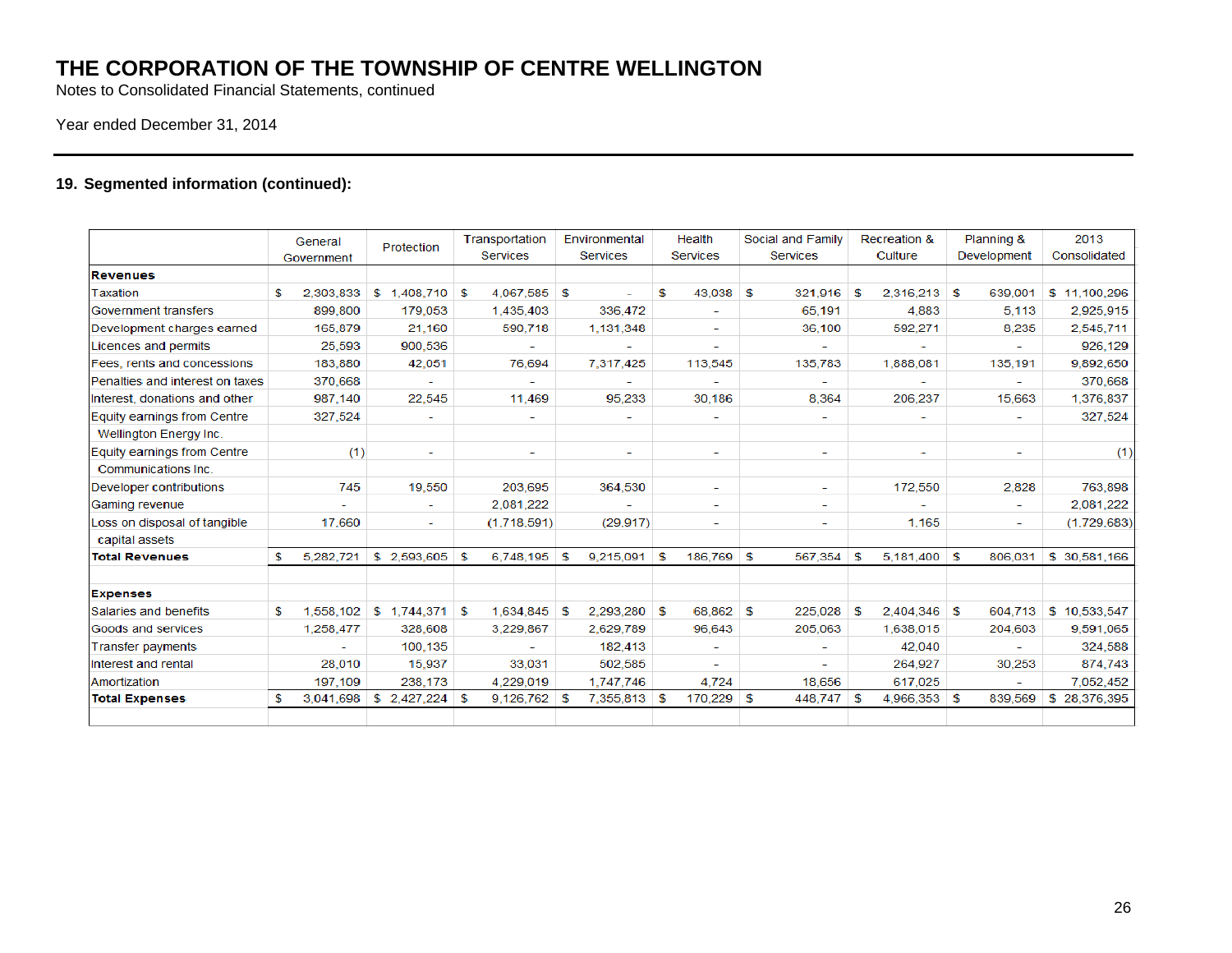

**KPMG LLP** Telephone 519-747-8800 115 King Street South, 2<sup>nd</sup> Floor Fax 519-747-8830<br>
Waterloo ON N2J 5A3 **Fax** Floor Face Theories Historian Www.koma.ca Waterloo ON N2J 5A3 Internet www.kpmg.ca

# **INDEPENDENT AUDITORS' REPORT**

To the Members of Council, Inhabitants and Ratepayers of the Corporation of the Township of Centre **Wellington** 

We have audited the accompanying financial statements of the trust funds of The Corporation of the Township of Centre Wellington which comprise the statement of financial position as at December 31, 2014 and the statement of operations and changes in net financial assets of the trust funds for the year then ended, and notes, comprising a summary of significant accounting policies and other explanatory information.

### *Management's Responsibility for the Financial Statements*

Management is responsible for the preparation and fair presentation of these financial statements in accordance with Canadian public sector accounting standards, and for such internal control as management determines is necessary to enable the preparation of financial statements that are free from material misstatement, whether due to fraud or error.

### *Auditors' Responsibility*

Our responsibility is to express an opinion on these financial statements based on our audit. We conducted our audit in accordance with Canadian generally accepted auditing standards. Those standards require that we comply with ethical requirements and plan and perform an audit to obtain reasonable assurance about whether the financial statements are free from material misstatement.

An audit involves performing procedures to obtain audit evidence about the amounts and disclosures in the financial statements. The procedures selected depend on our judgment, including the assessment of the risks of material misstatement of the financial statements, whether due to fraud or error. In making those risk assessments, we consider internal control relevant to the entity's preparation and fair presentation of the financial statements in order to design audit procedures that are appropriate in the circumstances, but not for the purpose of expressing an opinion on the effectiveness of the entity's internal control. An audit also includes evaluating the appropriateness of accounting policies used and the reasonableness of accounting estimates made by management, as well as evaluating the overall presentation of the financial statements.

We believe that the audit evidence we have obtained is sufficient and appropriate to provide a basis for our qualified audit opinion.

> KPMG LLP is a Canadian limited liability partnership and a member firm of the KPMG network of independent member firms affiliated with KPMG International Cooperative ("KPMG" International"), a Swiss entity. KPMG Canada provides services to KPMG LLP.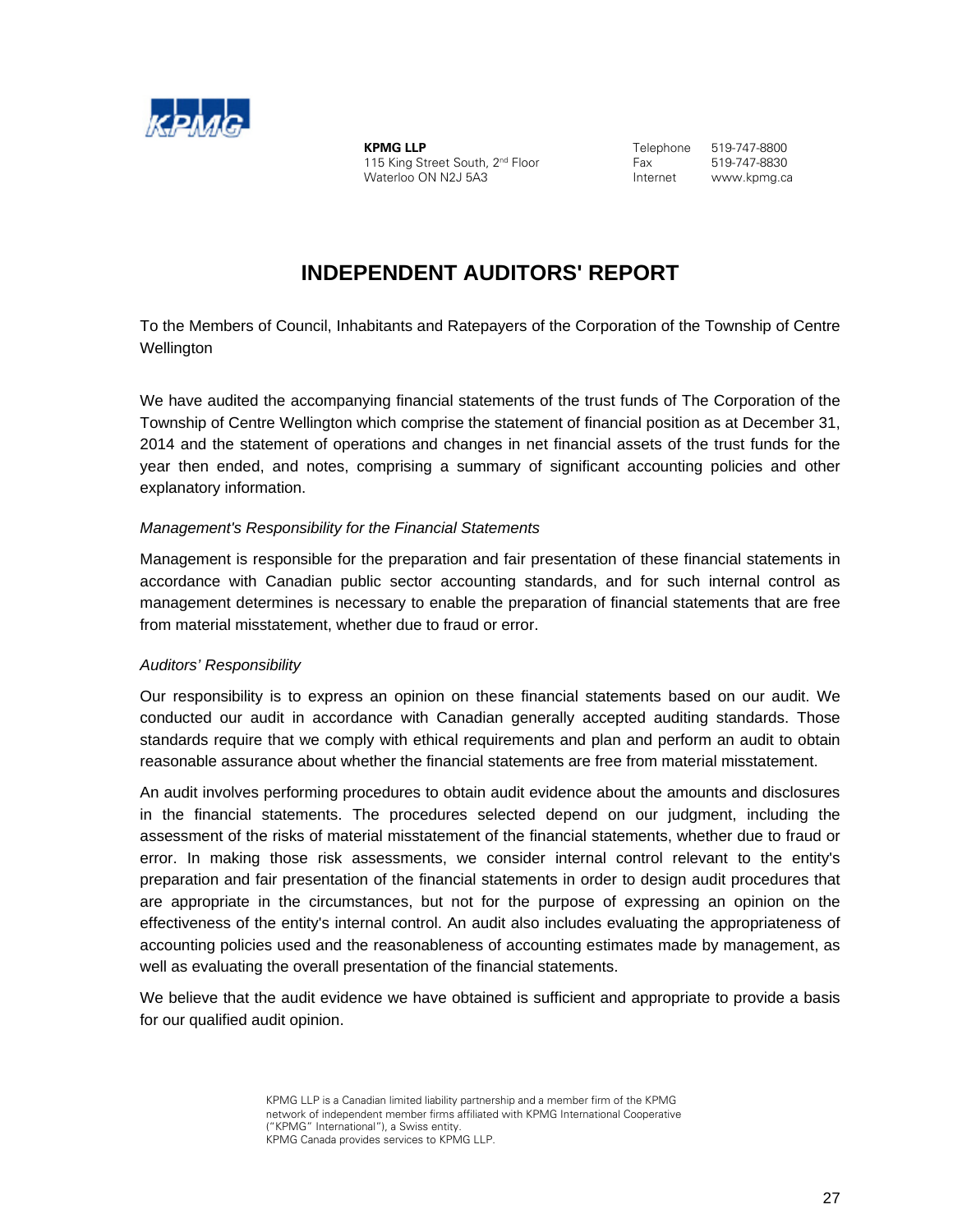

Page 2

### *Basis for Qualified Opinion*

In common with many not-for-profit organizations, the trust funds of the Corporation of the Township of Centre Wellington derives revenue from sundry sources, the completeness of which is not susceptible to satisfactory audit verification. Accordingly, our verification of these revenues was limited to the amounts recorded in the records of the entity and we were not able to determine whether any adjustments might be necessary to revenue, surplus, assets, net financial assets and accumulated surplus.

### *Qualified Opinion*

In our opinion, except for the possible effects of the matter described in the Basis for Qualified Opinion paragraph, the financial statements present fairly, in all material respects, the financial position of the trust funds of The Corporation of the Township of Centre Wellington as at December 31, 2014, and the results of its operations for the year then ended in accordance with Canadian public sector accounting standards.

 $k$ *PMG*  $\mu$ 

Chartered Professional Accountants, Licensed Public Accountants

June 22, 2015 Waterloo, Canada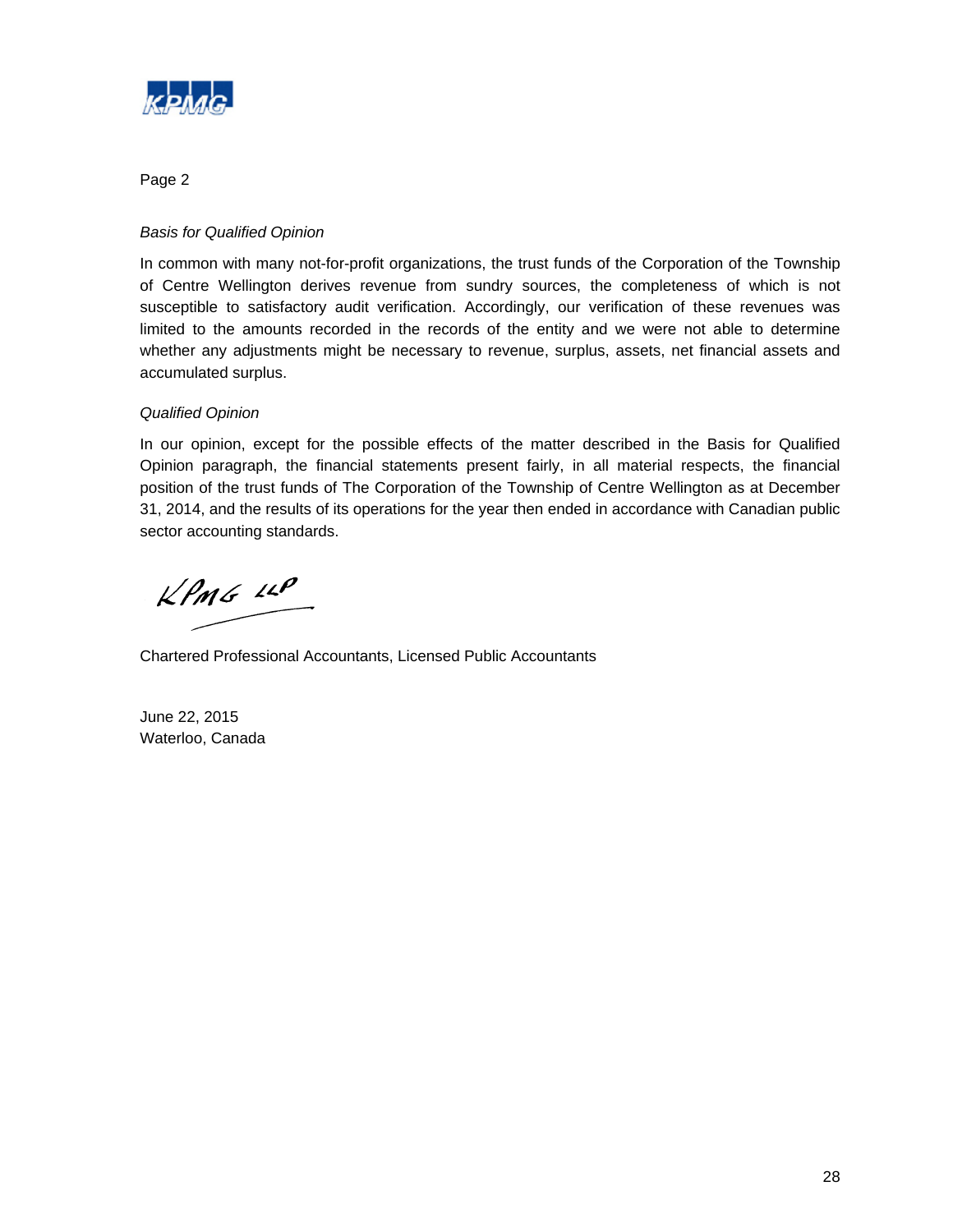Trust Funds - Statement of Financial Position

As at December 31, 2014, with comparative figures for 2013

|                                              | Elora<br>Cemetery<br>Perpetual |    | Fergus<br>Cemetery<br>Perpetual | Mount<br>Carmel<br>Cemetery<br>Perpetual | M.W.<br><b>Baptie</b> |    | 2014    | 2013          |
|----------------------------------------------|--------------------------------|----|---------------------------------|------------------------------------------|-----------------------|----|---------|---------------|
|                                              | Care                           |    | Care                            | Care                                     | Scholarship           |    | Total   | Total         |
| Assets:                                      |                                |    |                                 |                                          |                       |    |         |               |
| Cash                                         | \$<br>44,101                   | \$ | 34,909                          | \$<br>3,811                              | \$<br>4,400           | \$ | 87.221  | \$<br>94,128  |
| Term deposit certificates                    | 257,325                        |    | 465,472                         | 34,242                                   | 1,000                 |    | 758,039 | 741,825       |
| CIBC stock - at cost                         |                                |    | 1,299                           | $\overline{\phantom{a}}$                 |                       |    | 1,299   | 1,299         |
| Due from Township                            | 2,469                          |    |                                 | $\overline{\phantom{0}}$                 |                       |    | 2,469   | 8,389         |
|                                              | 303,895                        | S  | 501,680                         | \$<br>38,053                             | 5,400                 | Ъ  | 849,028 | \$<br>845,641 |
| Liabilities:                                 |                                |    |                                 |                                          |                       |    |         |               |
| Due to Township                              | \$<br>$\sim$                   | \$ | 867                             | \$<br>$\sim$                             | \$<br>$\sim$          | \$ | 867     | \$<br>23,881  |
| Net financial assets and accumulated surplus | 303,895                        | \$ | 500,813                         | \$<br>38,053                             | 5,400                 | \$ | 848,161 | \$<br>821,760 |

See accompanying notes to financial statements.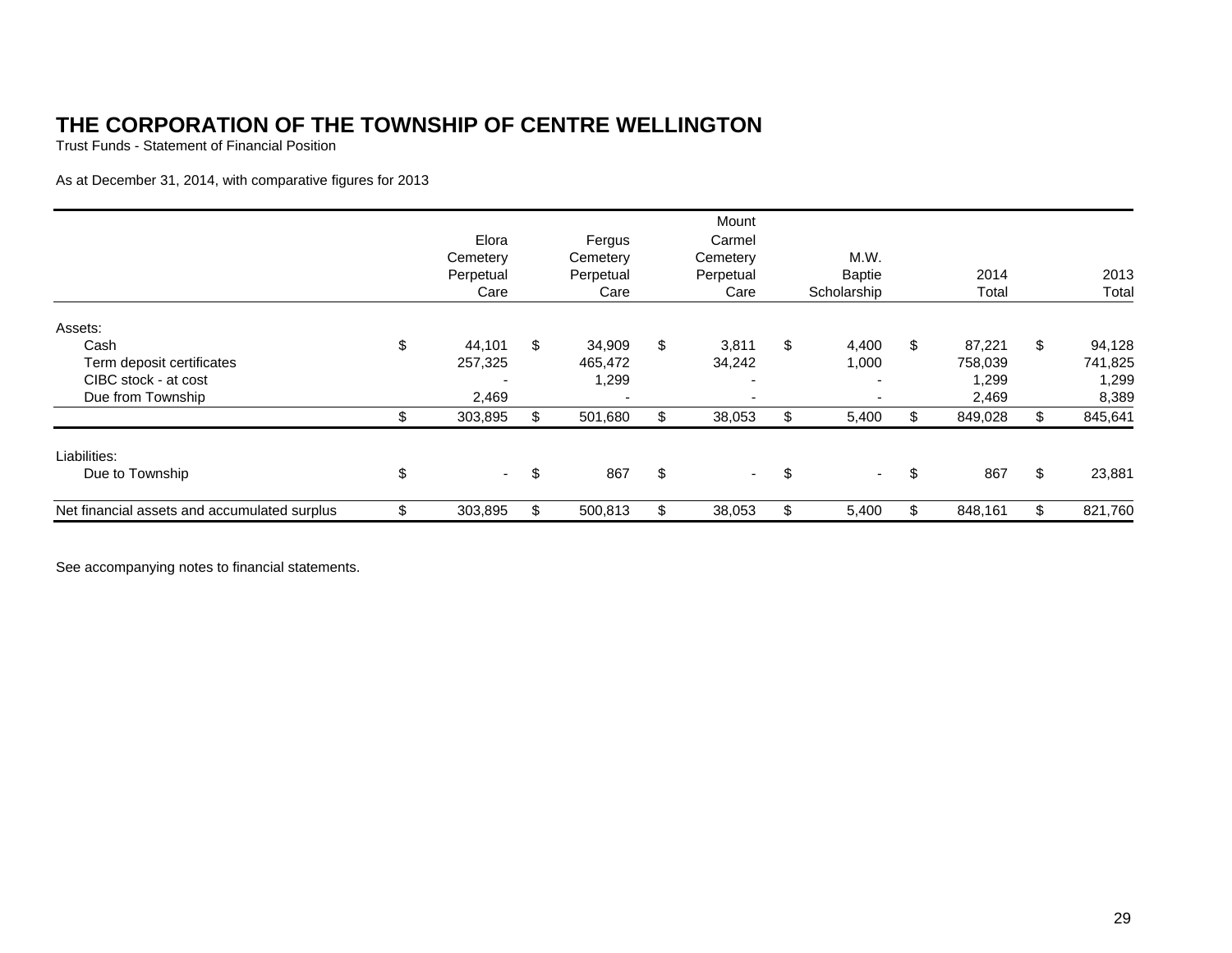Trust Funds - Statement of Operations and Changes in Net Financial Assets

Year ended December 31, 2014, with comparative figures for 2013

|                                               |               |               | Mount        |               |               |               |
|-----------------------------------------------|---------------|---------------|--------------|---------------|---------------|---------------|
|                                               | Elora         | Fergus        | Carmel       |               |               |               |
|                                               | Cemetery      | Cemetery      | Cemetery     | M.W.          |               |               |
|                                               | Perpetual     | Perpetual     | Perpetual    | <b>Baptie</b> | 2014          | 2013          |
|                                               | Care          | Care          | Care         | Scholarship   | Total         | Total         |
| Revenue:                                      |               |               |              |               |               |               |
| Sale of plots and cemetery fees               | \$<br>10,627  | \$<br>14,748  | \$<br>1,021  | \$            | \$<br>26,396  | \$<br>27,247  |
| Investment income                             | 5,999         | 15,019        | 776          | 55            | 21,849        | 21,336        |
|                                               | 16,626        | 29,767        | 1,797        | 55            | 48,245        | 48,583        |
| Expenses:                                     |               |               |              |               |               |               |
| Reimbursement to Township                     | 5,999         | 15,019        |              |               | 21,018        | 20,526        |
| <b>Reimbursement to Mount Carmel Cemetery</b> |               |               | 776          |               | 776           | 755           |
| Scholarships                                  |               |               |              | 50            | 50            | 50            |
|                                               | 5,999         | 15,019        | 776          | 50            | 21,844        | 21,331        |
| Surplus                                       | 10,627        | 14,748        | 1,021        | 5             | 26,401        | 27,252        |
| Net financial assets and accumulated surplus, |               |               |              |               |               |               |
| beginning of year                             | 293,268       | 486,065       | 37,032       | 5,395         | 821,760       | 794,508       |
| Net financial assets and accumulated surplus, |               |               |              |               |               |               |
| end of year                                   | \$<br>303,895 | \$<br>500,813 | \$<br>38,053 | \$<br>5,400   | \$<br>848,161 | \$<br>821,760 |

See accompanying notes to financial statements.